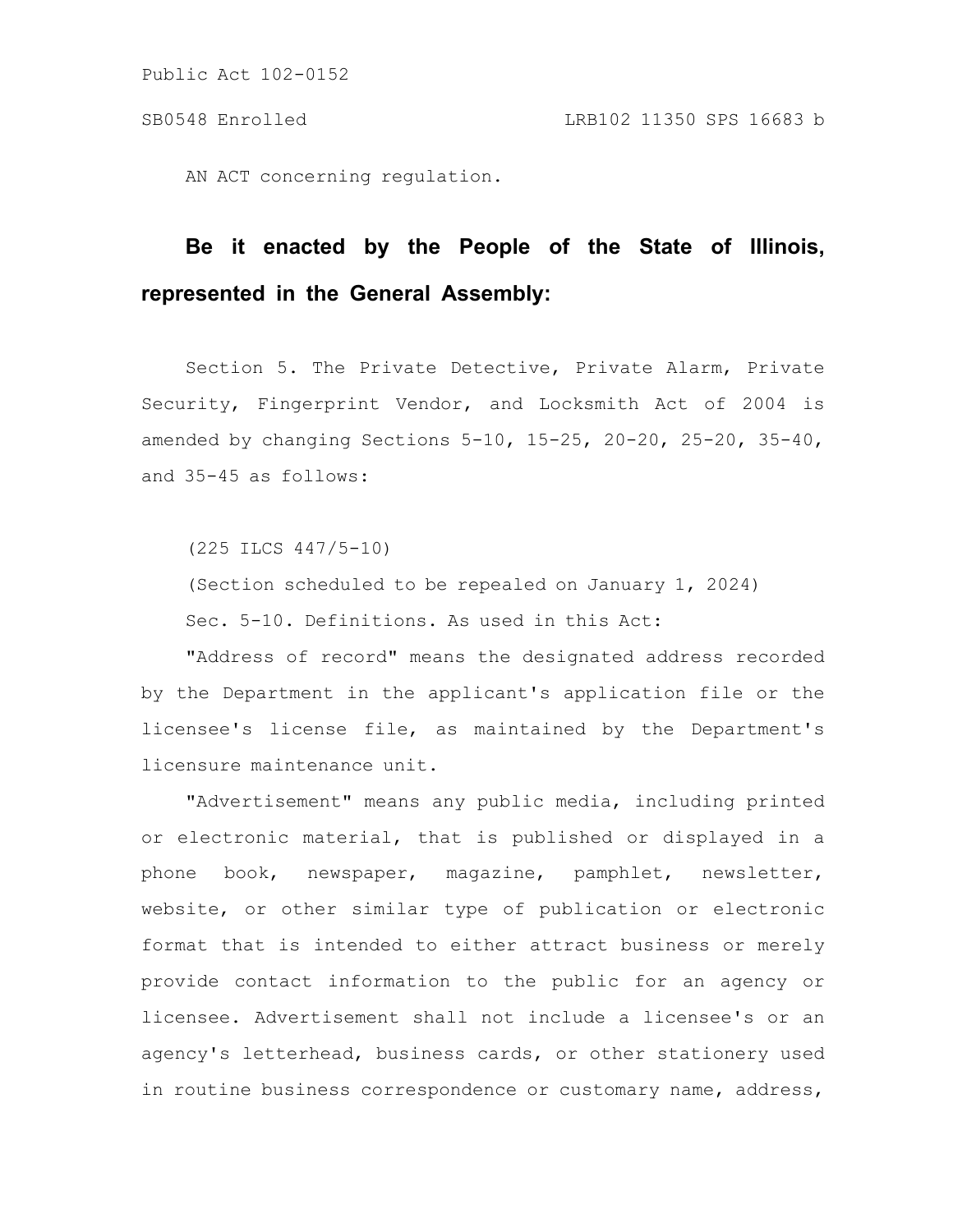and number type listings in a telephone directory.

"Alarm system" means any system, including an electronic access control system, a surveillance video system, a security video system, a burglar alarm system, a fire alarm system, or any other electronic system that activates an audible, visible, remote, or recorded signal that is designed for the protection or detection of intrusion, entry, theft, fire, vandalism, escape, or trespass, or other electronic systems designed for the protection of life by indicating the existence of an emergency situation. "Alarm system" also includes an emergency communication system and a mass notification system.

"Applicant" means a person or business applying for licensure, registration, or authorization under this Act. Any applicant or person who holds himself or herself out as an applicant is considered a licensee or registrant for the purposes of enforcement, investigation, hearings, and the Illinois Administrative Procedure Act.

"Armed employee" means a licensee or registered person who is employed by an agency licensed or an armed proprietary security force registered under this Act who carries a weapon while engaged in the performance of official duties within the course and scope of his or her employment during the hours and times the employee is scheduled to work or is commuting between his or her home or place of employment.

"Armed proprietary security force" means a security force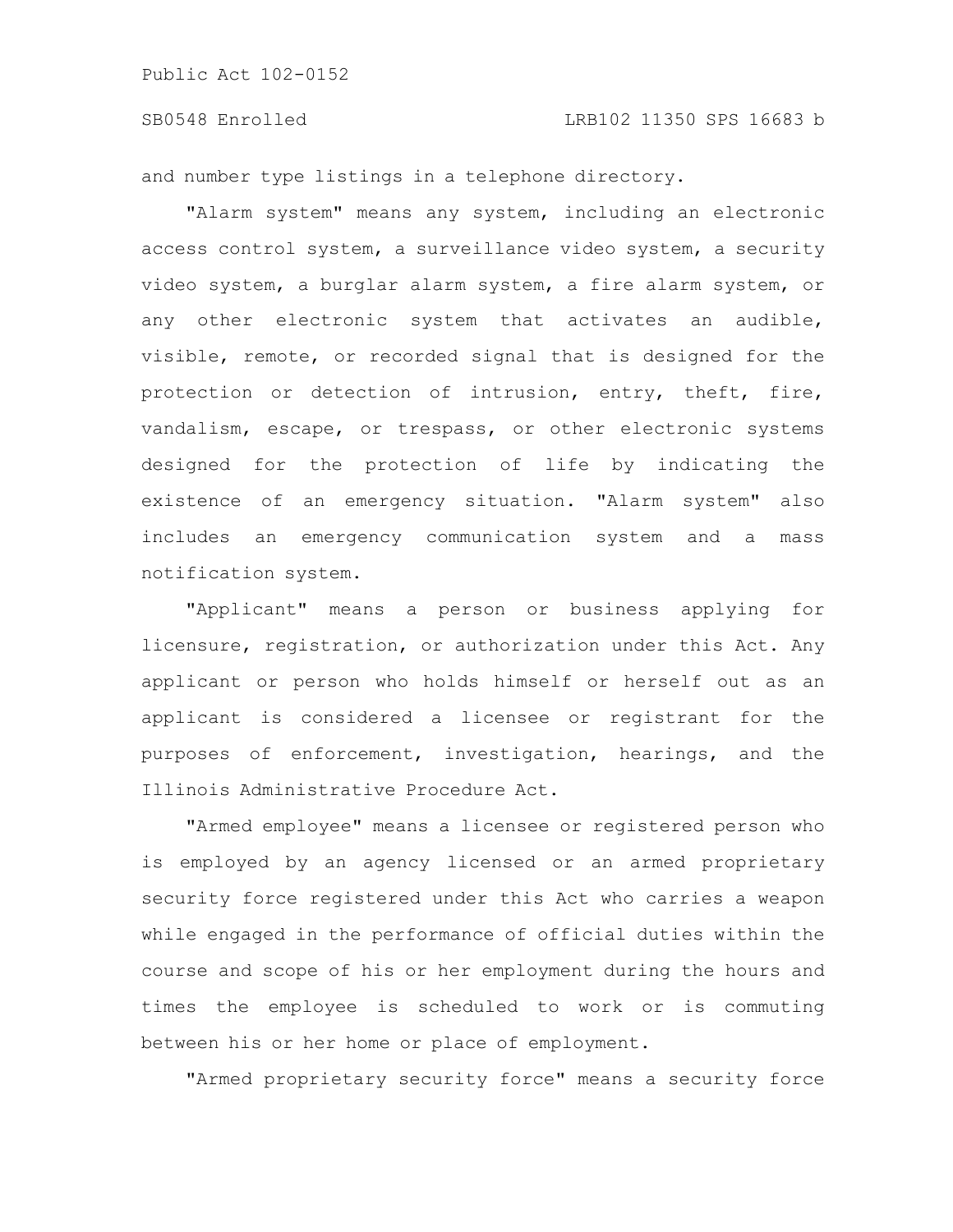made up of one or more armed individuals employed by a commercial or industrial operation or by a financial institution as security officers for the protection of persons or property.

"Board" means the Private Detective, Private Alarm, Private Security, Fingerprint Vendor, and Locksmith Board.

"Branch office" means a business location removed from the place of business for which an agency license has been issued, including, but not limited to, locations where active employee records that are required to be maintained under this Act are kept, where prospective new employees are processed, or where members of the public are invited in to transact business. A branch office does not include an office or other facility located on the property of an existing client that is utilized solely for the benefit of that client and is not owned or leased by the agency.

"Canine handler" means a person who uses or handles a trained dog to protect persons or property or to conduct investigations.

"Canine handler authorization card" means a card issued by the Department that authorizes the holder to use or handle a trained dog to protect persons or property or to conduct investigations during the performance of his or her duties as specified in this Act.

"Canine trainer" means a person who acts as a dog trainer for the purpose of training dogs to protect persons or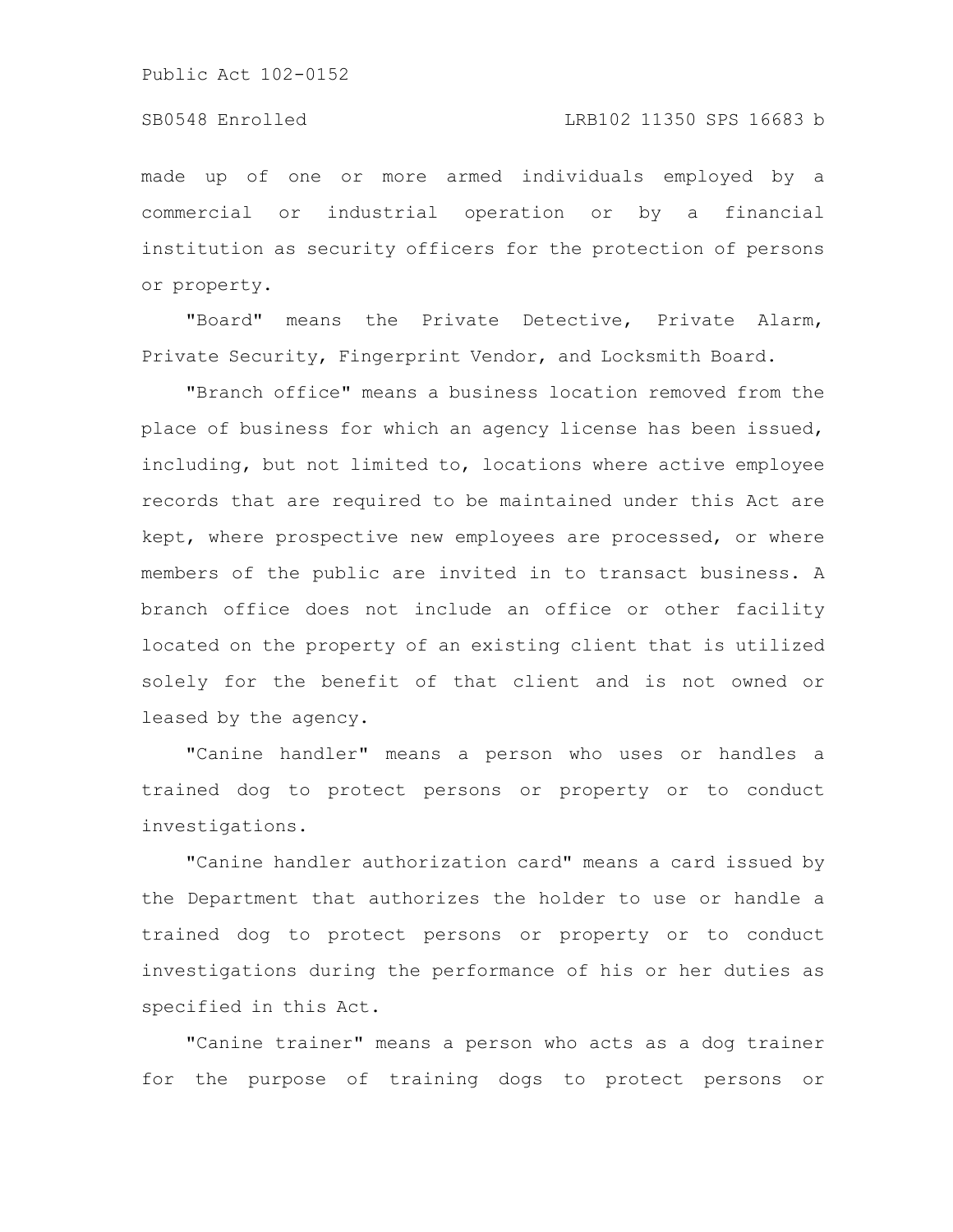### SB0548 Enrolled LRB102 11350 SPS 16683 b

property or to conduct investigations.

"Canine trainer authorization card" means a card issued by the Department that authorizes the holder to train a dog to protect persons or property or to conduct investigations during the performance of his or her duties as specified in this Act.

"Canine training facility" means a facility operated by a licensed private detective agency or private security contractor agency wherein dogs are trained for the purposes of protecting persons or property or to conduct investigations.

"Corporation" means an artificial person or legal entity created by or under the authority of the laws of a state, including without limitation a corporation, limited liability company, or any other legal entity.

"Department" means the Department of Financial and Professional Regulation.

"Emergency communication system" means any system that communicates information about emergencies, including but not limited to fire, terrorist activities, shootings, other dangerous situations, accidents, and natural disasters.

"Employee" means a person who works for a person or agency that has the right to control the details of the work performed and is not dependent upon whether or not federal or state payroll taxes are withheld.

"Fingerprint vendor" means a person that offers, advertises, or provides services to fingerprint individuals,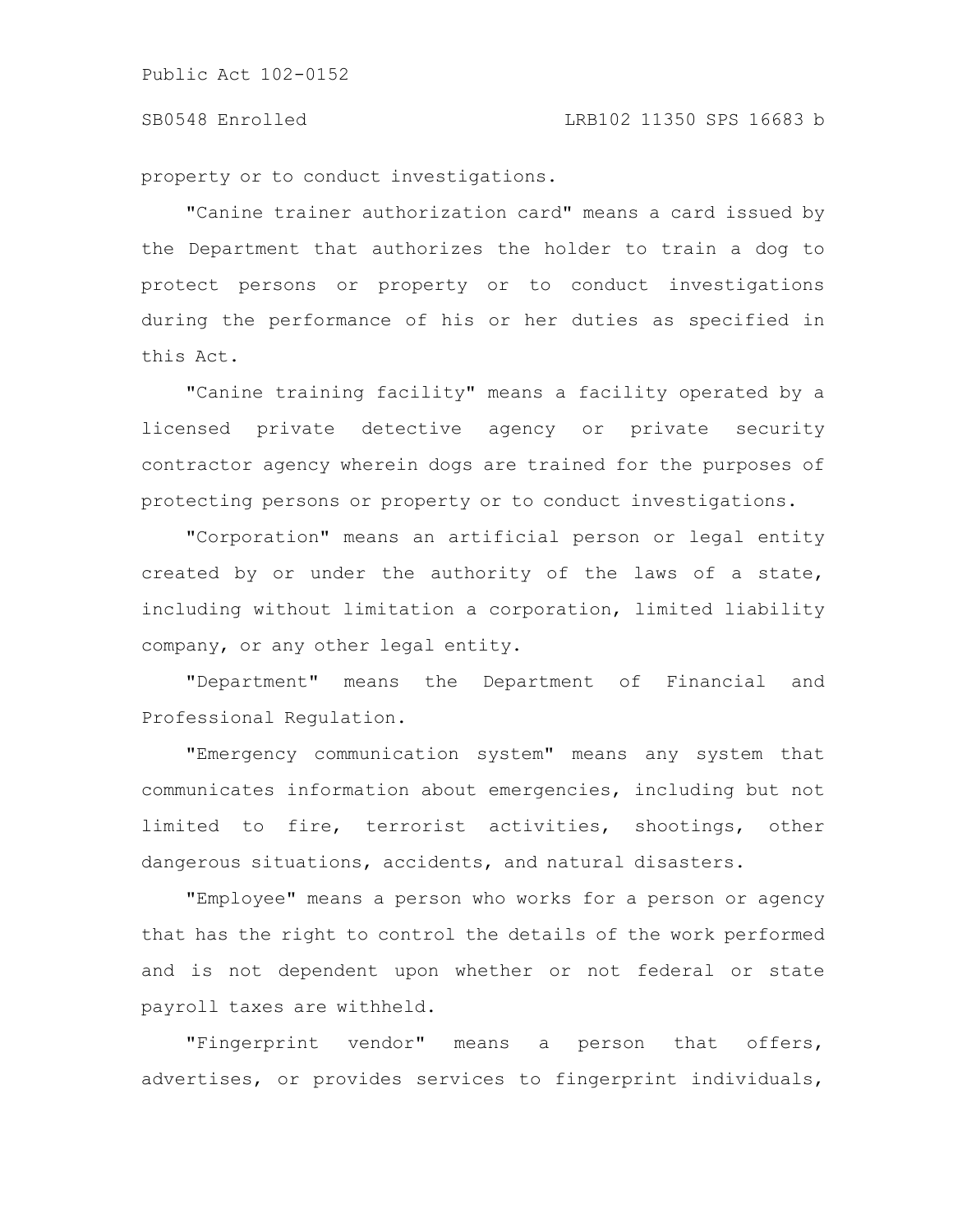through electronic or other means, for the purpose of providing fingerprint images and associated demographic data to the Department of State Police for processing fingerprint based criminal history record information inquiries.

"Fingerprint vendor agency" means a person, firm, corporation, or other legal entity that engages in the fingerprint vendor business and employs, in addition to the fingerprint vendor licensee-in-charge, at least one other person in conducting that business.

"Fingerprint vendor licensee-in-charge" means a person who has been designated by a fingerprint vendor agency to be the licensee-in-charge of an agency who is a full-time management employee or owner who assumes sole responsibility for maintaining all records required by this Act and who assumes sole responsibility for assuring the licensed agency's compliance with its responsibilities as stated in this Act. The Department shall adopt rules mandating licensee-in-charge participation in agency affairs.

"Fire alarm system" means any system that is activated by an automatic or manual device in the detection of smoke, heat, or fire that activates an audible, visible, or remote signal requiring a response.

"Firearm control card" means a card issued by the Department that authorizes the holder, who has complied with the training and other requirements of this Act, to carry a weapon during the performance of his or her duties as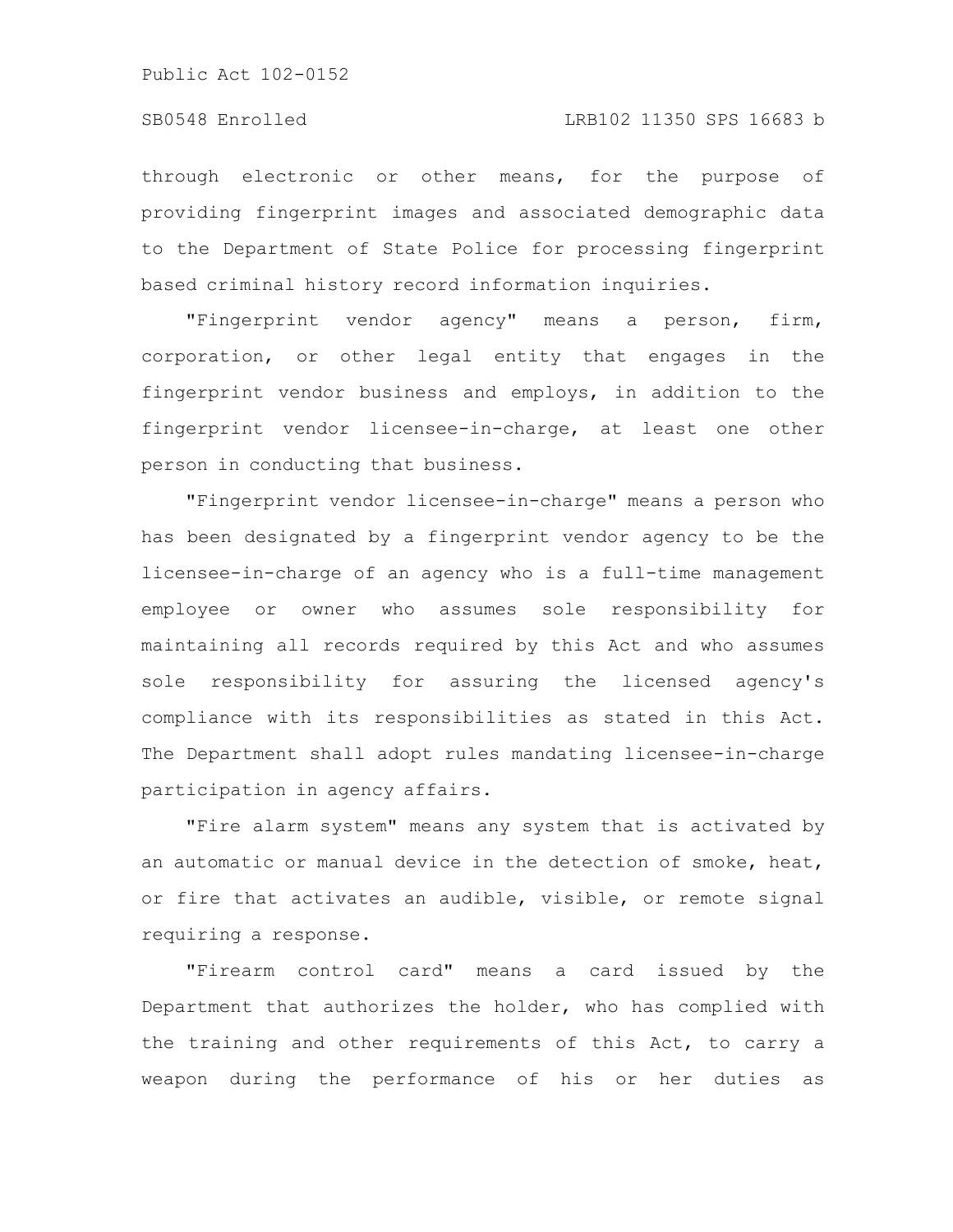specified in this Act.

"Firm" means an unincorporated business entity, including but not limited to proprietorships and partnerships.

"Licensee" means a person or business licensed under this Act. Anyone who holds himself or herself out as a licensee or who is accused of unlicensed practice is considered a licensee for purposes of enforcement, investigation, hearings, and the Illinois Administrative Procedure Act.

"Locksmith" means a person who engages in a business or holds himself out to the public as providing a service that includes, but is not limited to, the servicing, installing, originating first keys, re-coding, repairing, maintaining, manipulating, or bypassing of a mechanical or electronic locking device, access control or video surveillance system at premises, vehicles, safes, vaults, safe deposit boxes, or automatic teller machines.

"Locksmith agency" means a person, firm, corporation, or other legal entity that engages in the locksmith business and employs, in addition to the locksmith licensee-in-charge, at least one other person in conducting such business.

"Locksmith licensee-in-charge" means a person who has been designated by agency to be the licensee-in-charge of an agency, who is a full-time management employee or owner who assumes sole responsibility for maintaining all records required by this Act, and who assumes sole responsibility for assuring the licensed agency's compliance with its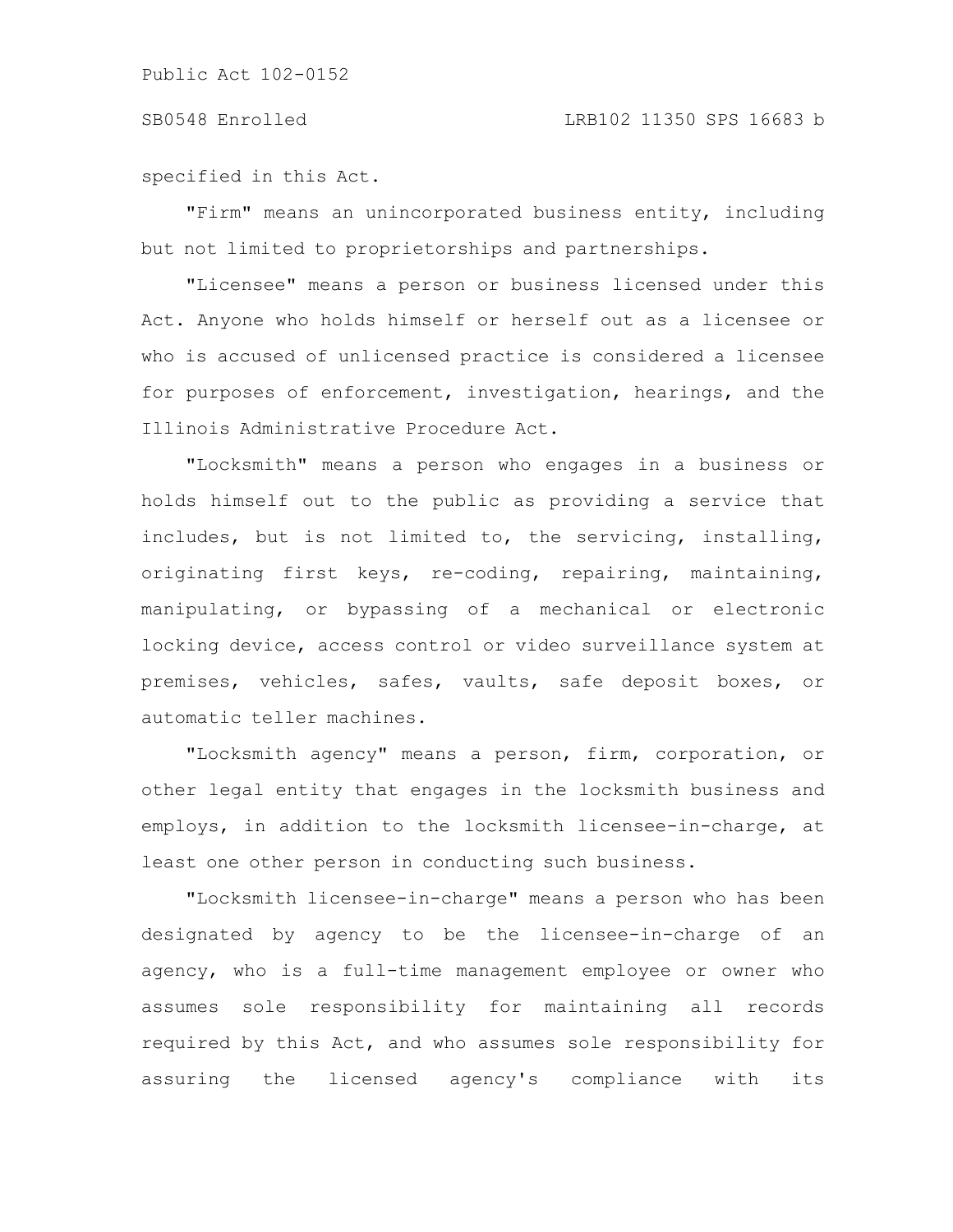### SB0548 Enrolled LRB102 11350 SPS 16683 b

responsibilities as stated in this Act. The Department shall adopt rules mandating licensee-in-charge participation in agency affairs.

"Mass notification system" means any system that is used to provide information and instructions to people in a building or other space using voice communications, including visible signals, text, graphics, tactile, or other communication methods.

"Peace officer" or "police officer" means a person who, by virtue of office or public employment, is vested by law with a duty to maintain public order or to make arrests for offenses, whether that duty extends to all offenses or is limited to specific offenses. Officers, agents, or employees of the federal government commissioned by federal statute to make arrests for violations of federal laws are considered peace officers.

"Permanent employee registration card" means a card issued by the Department to an individual who has applied to the Department and meets the requirements for employment by a licensed agency under this Act.

"Person" means a natural person.

"Private alarm contractor" means a person who engages in a business that individually or through others undertakes, offers to undertake, purports to have the capacity to undertake, or submits a bid to sell, install, design, monitor, maintain, test, inspect, alter, repair, replace, or service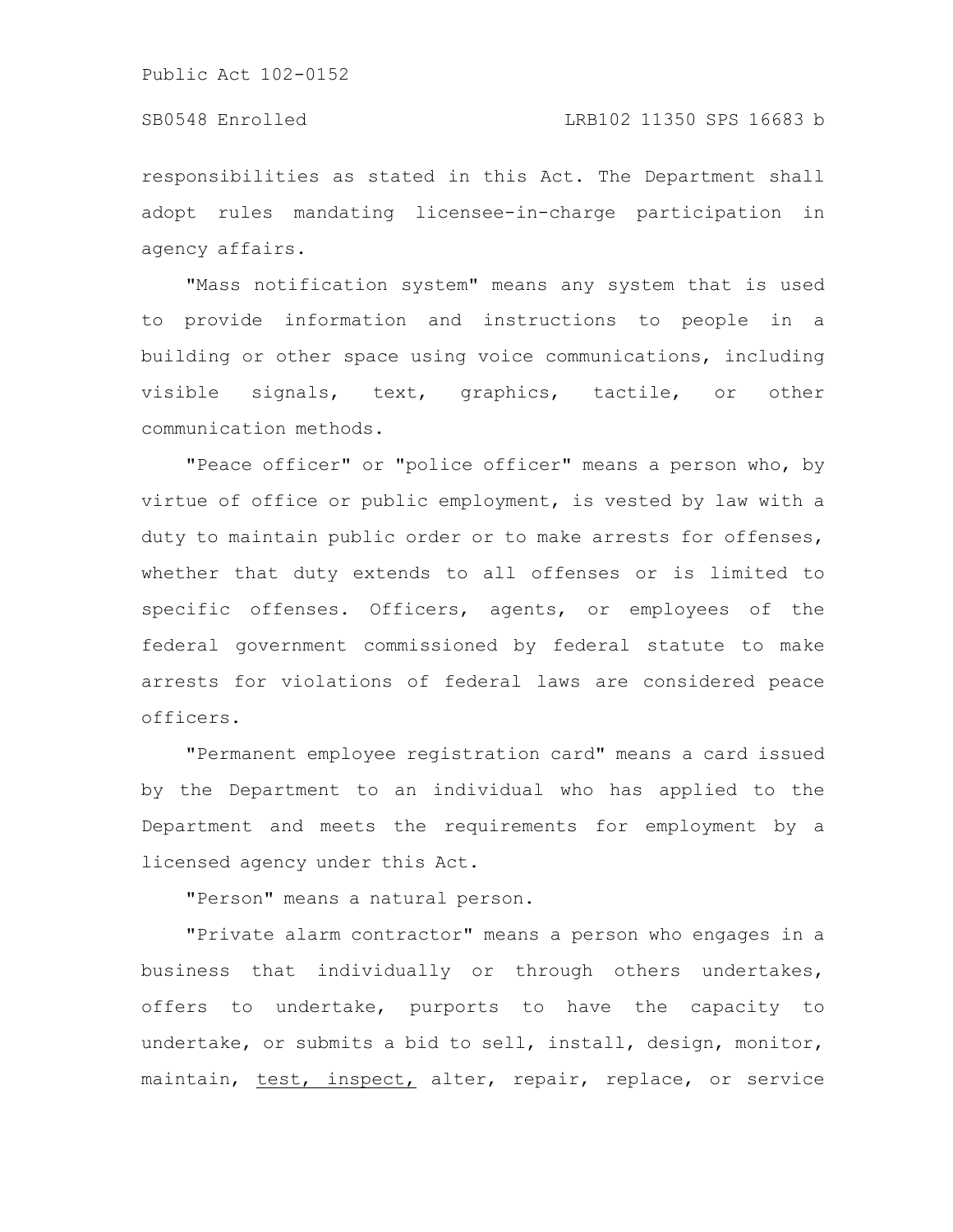# SB0548 Enrolled LRB102 11350 SPS 16683 b

alarm and other security-related systems or parts thereof, including fire alarm systems, at protected premises or premises to be protected or responds to alarm systems at a protected premises on an emergency basis and not as a full-time security officer. "Private alarm contractor" does not include a person, firm, or corporation that manufactures or sells alarm systems only from its place of business and does not sell, install, monitor, maintain, alter, repair, replace, service, or respond to alarm systems at protected premises or premises to be protected.

"Private alarm contractor agency" means a person, corporation, or other entity that engages in the private alarm contracting business and employs, in addition to the private alarm contractor-in-charge, at least one other person in conducting such business.

"Private alarm contractor licensee-in-charge" means a person who has been designated by an agency to be the licensee-in-charge of an agency, who is a full-time management employee or owner who assumes sole responsibility for maintaining all records required by this Act, and who assumes sole responsibility for assuring the licensed agency's compliance with its responsibilities as stated in this Act. The Department shall adopt rules mandating licensee-in-charge participation in agency affairs.

"Private detective" means any person who by any means, including, but not limited to, manual, canine odor detection,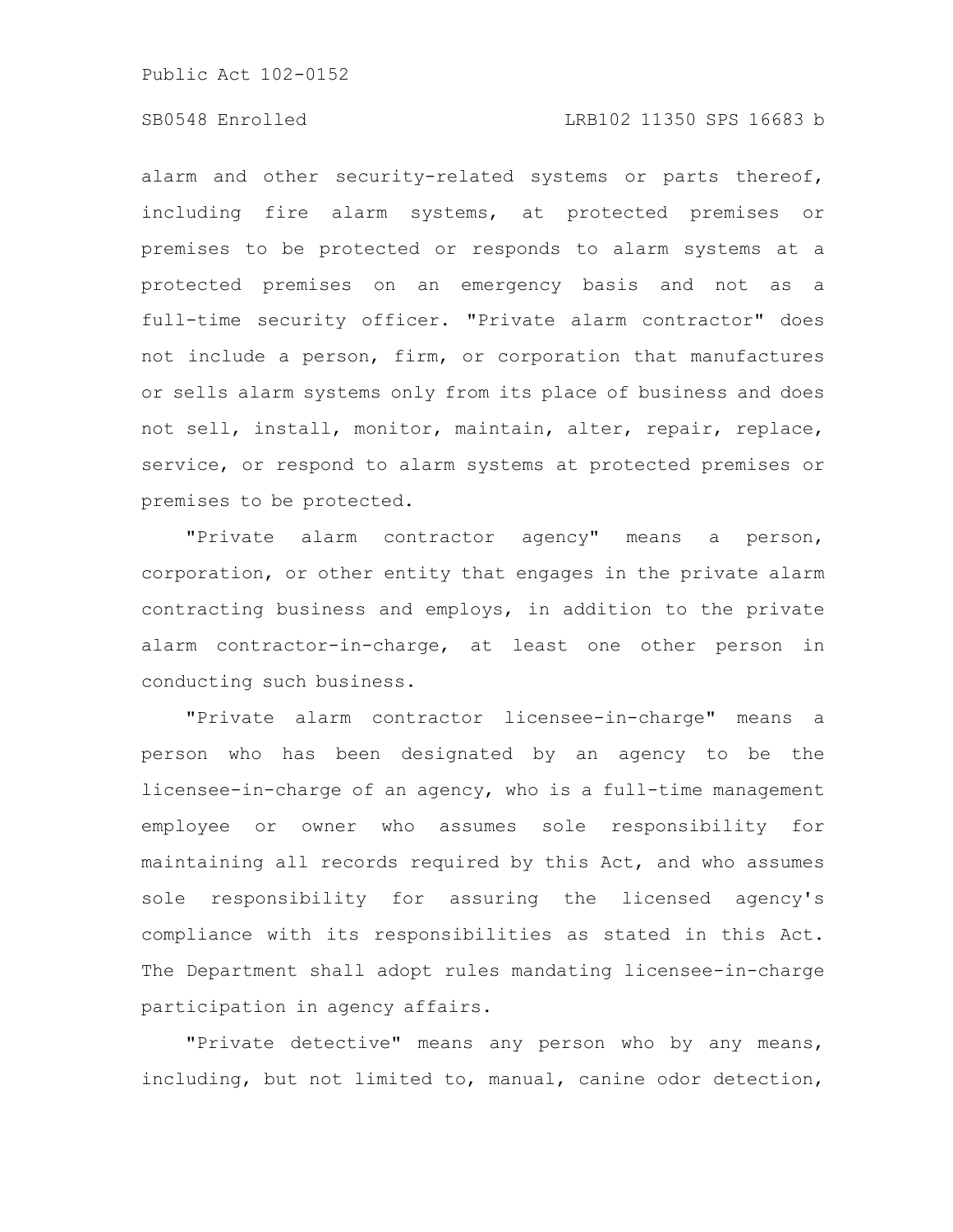# SB0548 Enrolled LRB102 11350 SPS 16683 b

or electronic methods, engages in the business of, accepts employment to furnish, or agrees to make or makes investigations for a fee or other consideration to obtain information relating to:

(1) Crimes or wrongs done or threatened against the United States, any state or territory of the United States, or any local government of a state or territory.

(2) The identity, habits, conduct, business occupation, honesty, integrity, credibility, knowledge, trustworthiness, efficiency, loyalty, activity, movements, whereabouts, affiliations, associations, transactions, acts, reputation, or character of any person, firm, or other entity by any means, manual or electronic.

(3) The location, disposition, or recovery of lost or stolen property.

(4) The cause, origin, or responsibility for fires, accidents, or injuries to individuals or real or personal property.

(5) The truth or falsity of any statement or representation.

(6) Securing evidence to be used before any court, board, or investigating body.

(7) The protection of individuals from bodily harm or death (bodyguard functions).

(8) Service of process in criminal and civil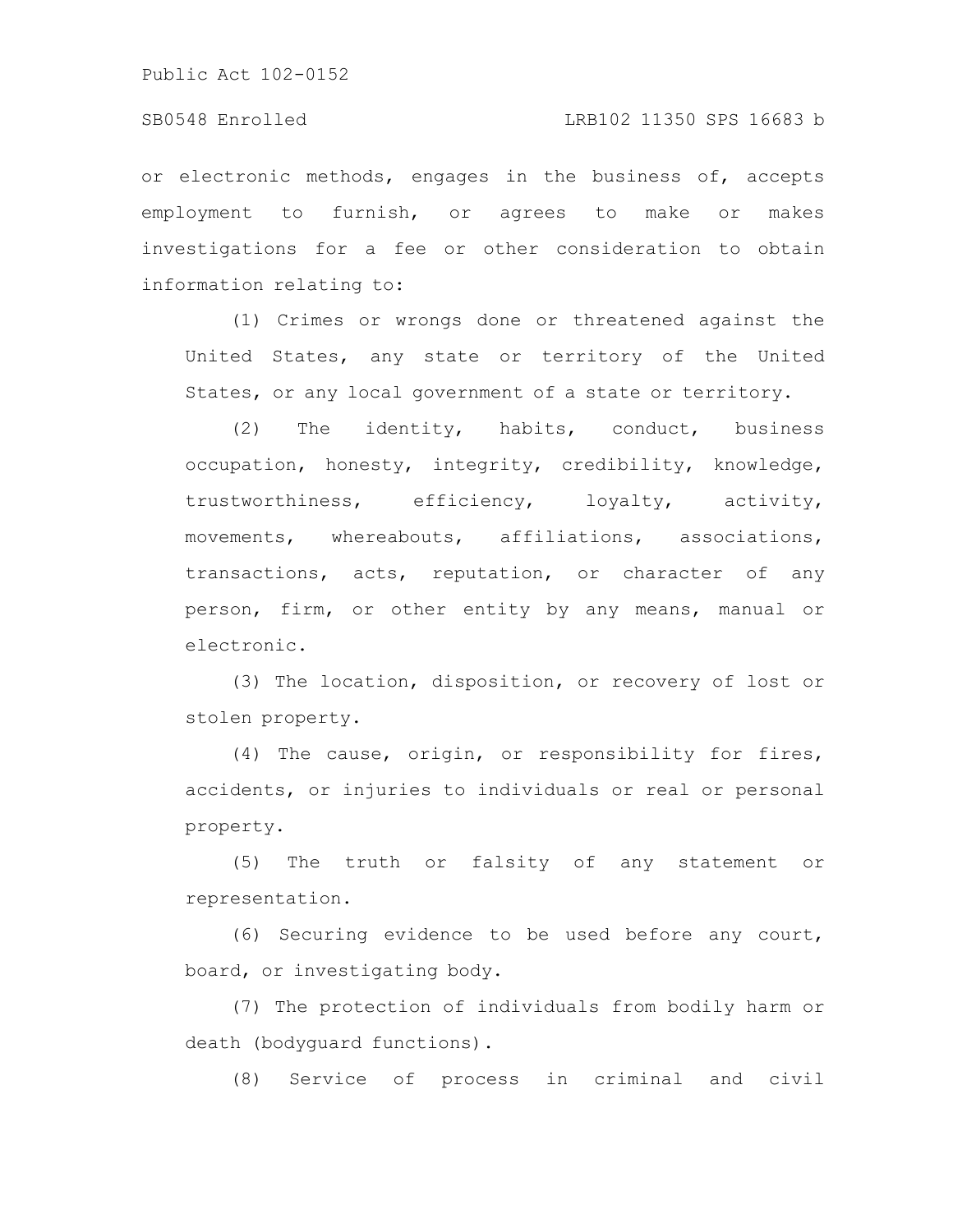### SB0548 Enrolled LRB102 11350 SPS 16683 b

proceedings.

"Private detective agency" means a person, firm, corporation, or other legal entity that engages in the private detective business and employs, in addition to the licensee-in-charge, one or more persons in conducting such business.

"Private detective licensee-in-charge" means a person who has been designated by an agency to be the licensee-in-charge of an agency, who is a full-time management employee or owner who assumes sole responsibility for maintaining all records required by this Act, and who assumes sole responsibility for assuring the licensed agency's compliance with its responsibilities as stated in this Act. The Department shall adopt rules mandating licensee-in-charge participation in agency affairs.

"Private security contractor" means a person who engages in the business of providing a private security officer, watchman, patrol, guard dog, canine odor detection, or a similar service by any other title or name on a contractual basis for another person, firm, corporation, or other entity for a fee or other consideration and performing one or more of the following functions:

(1) The prevention or detection of intrusion, entry, theft, vandalism, abuse, fire, or trespass on private or governmental property.

(2) The prevention, observation, or detection of any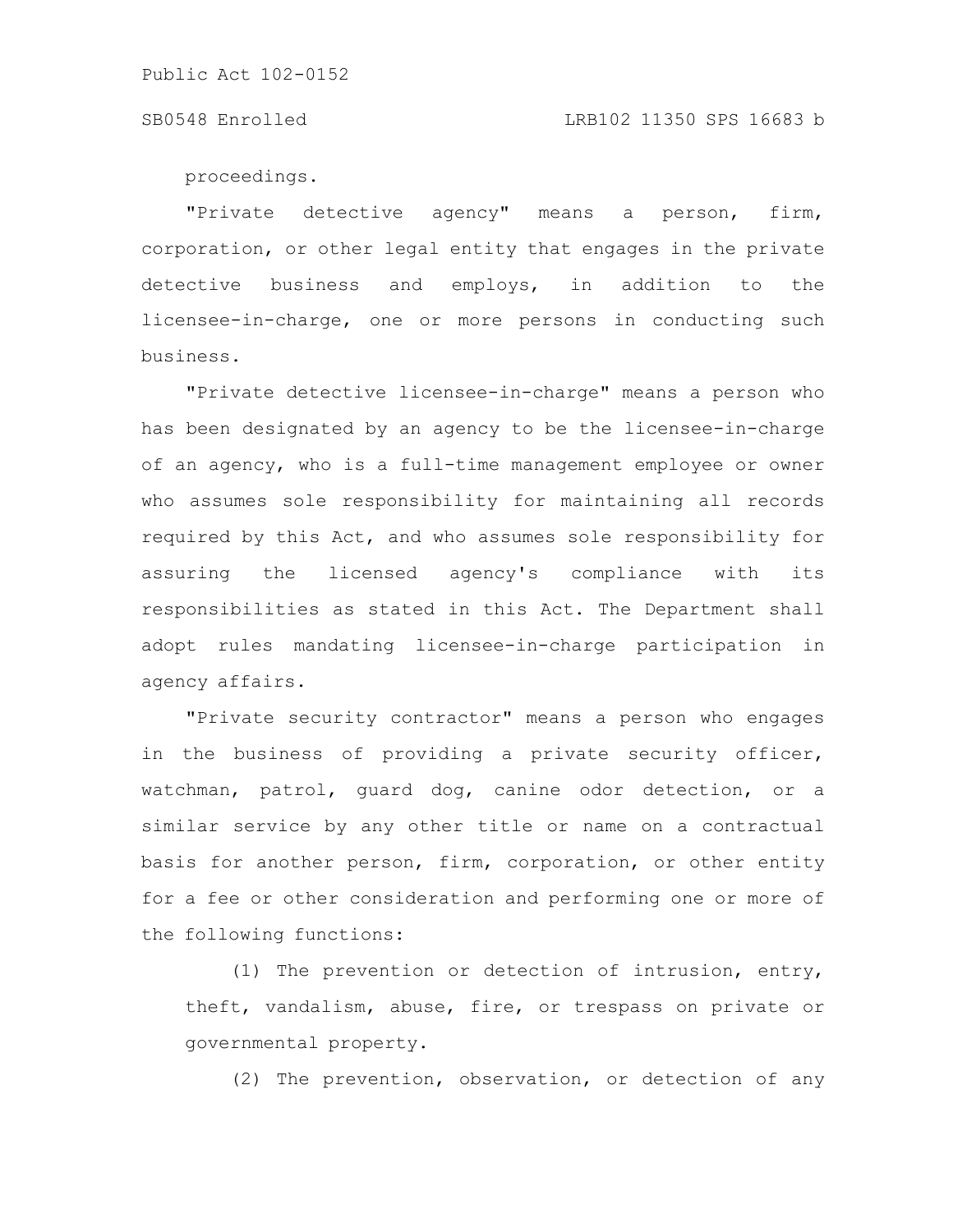unauthorized activity on private or governmental property.

(3) The protection of persons authorized to be on the premises of the person, firm, or other entity for which the security contractor contractually provides security services.

(4) The prevention of the misappropriation or concealment of goods, money, bonds, stocks, notes, documents, or papers.

(5) The control, regulation, or direction of the movement of the public for the time specifically required for the protection of property owned or controlled by the client.

(6) The protection of individuals from bodily harm or death (bodyguard functions).

"Private security contractor agency" means a person, firm, corporation, or other legal entity that engages in the private security contractor business and that employs, in addition to the licensee-in-charge, one or more persons in conducting such business.

"Private security contractor licensee-in-charge" means a person who has been designated by an agency to be the licensee-in-charge of an agency, who is a full-time management employee or owner who assumes sole responsibility for maintaining all records required by this Act, and who assumes sole responsibility for assuring the licensed agency's compliance with its responsibilities as stated in this Act.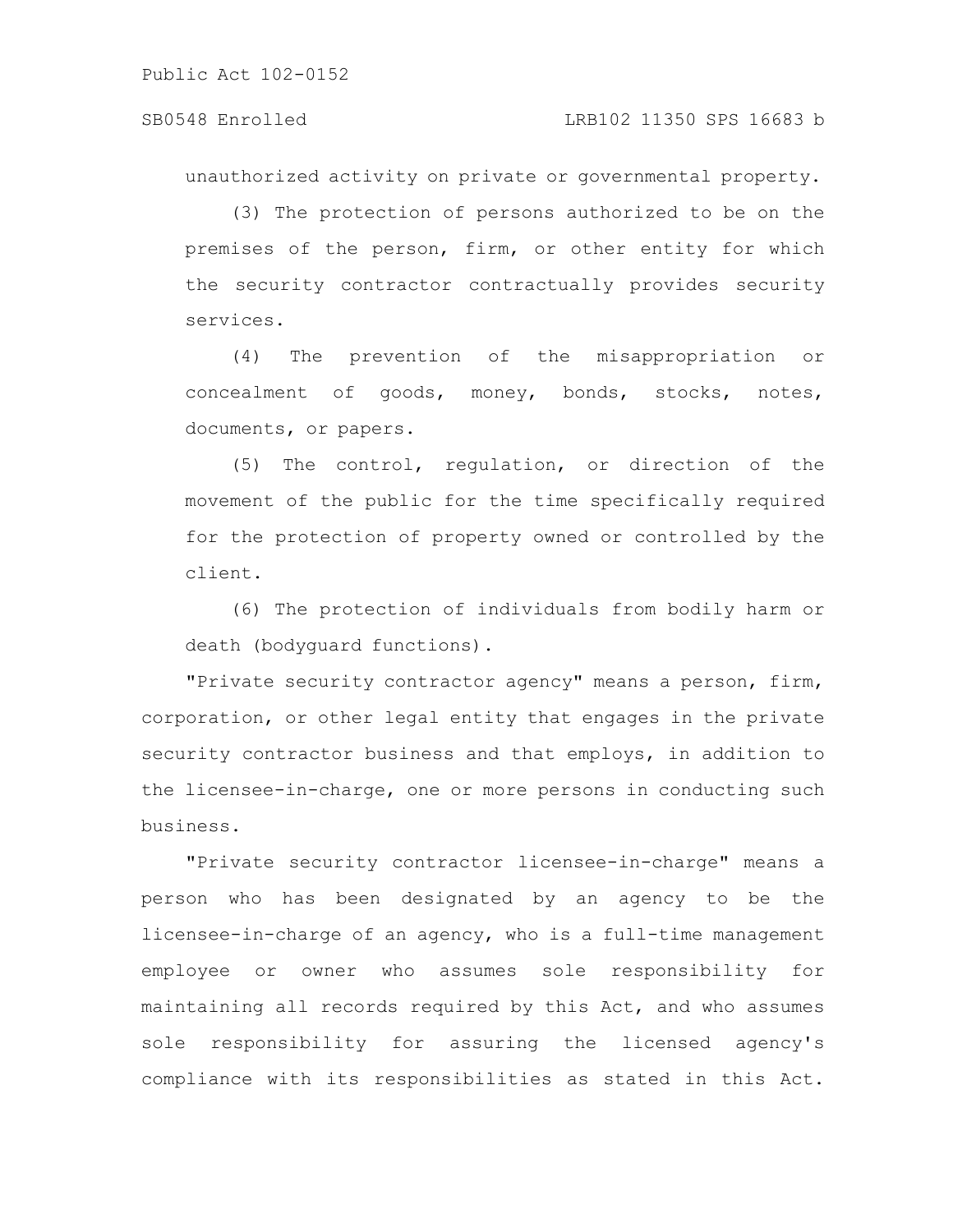The Department shall adopt rules mandating licensee-in-charge participation in agency affairs.

"Public member" means a person who is not a licensee or related to a licensee, or who is not an employer or employee of a licensee. The term "related to" shall be determined by the rules of the Department.

"Secretary" means the Secretary of the Department of Financial and Professional Regulation.

(Source: P.A. 98-253, eff. 8-9-13.)

(225 ILCS 447/15-25)

(Section scheduled to be repealed on January 1, 2024) Sec. 15-25. Training; private detective and employees.

(a) Registered employees of a private detective agency shall complete, within 30 days of their employment, a minimum of 20 hours of basic training provided by a qualified instructor. The substance of the training shall be related to the work performed by the registered employee. The training may be classroom-based or online Internet-based but shall not be conducted as on-the-job training and shall include relevant information as to the identification of terrorists, terrorism, and terrorist organizations, as defined by federal and State statutes.

(a-5) In addition to the basic training required in subsection (a), registered employees of a private detective agency shall complete an additional minimum of 8 hours of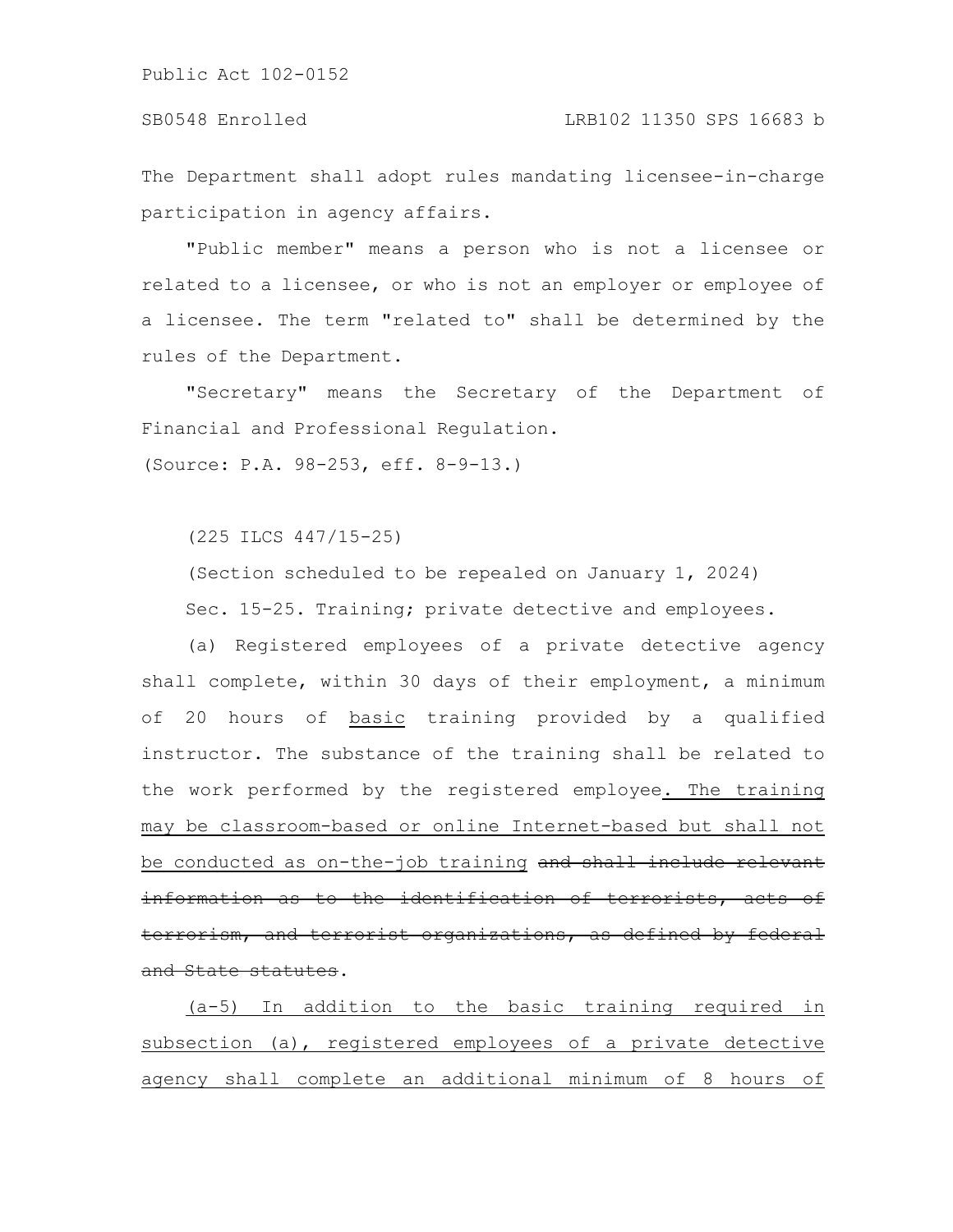annual training for every calendar year, commencing with the calendar year beginning after the employee's hire date.

(a-10) Annual training for registered employees shall be based on subjects related to the work performed as determined by the employer and may be conducted in a classroom or seminar setting or via Internet-based online learning programs. Annual training may not be conducted as on-the-job training.

(b) It is the responsibility of the employer to certify, on a form provided by the Department, that the employee has successfully completed the basic and annual training. The original form or a copy shall be a permanent record of training completed by the employee and shall be placed in the employee's file with the employer for the period the employee remains with the employer. An agency may place a notarized copy of the Department form in lieu of the original into the permanent employee registration card file. The original form or a copy shall be given to the employee when his or her employment is terminated. Failure to return the original form or a copy to the employee is grounds for disciplinary action. The employee shall not be required to repeat the required training once the employee has been issued the form. An employer may provide or require additional training.

(c) (Blank). Any certification of completion of 20-hour basic training issued under the Private Detective, Private Alarm, Private Security, and Locksmith Act of 1993 any prior Act shall be accepted as proof of training under this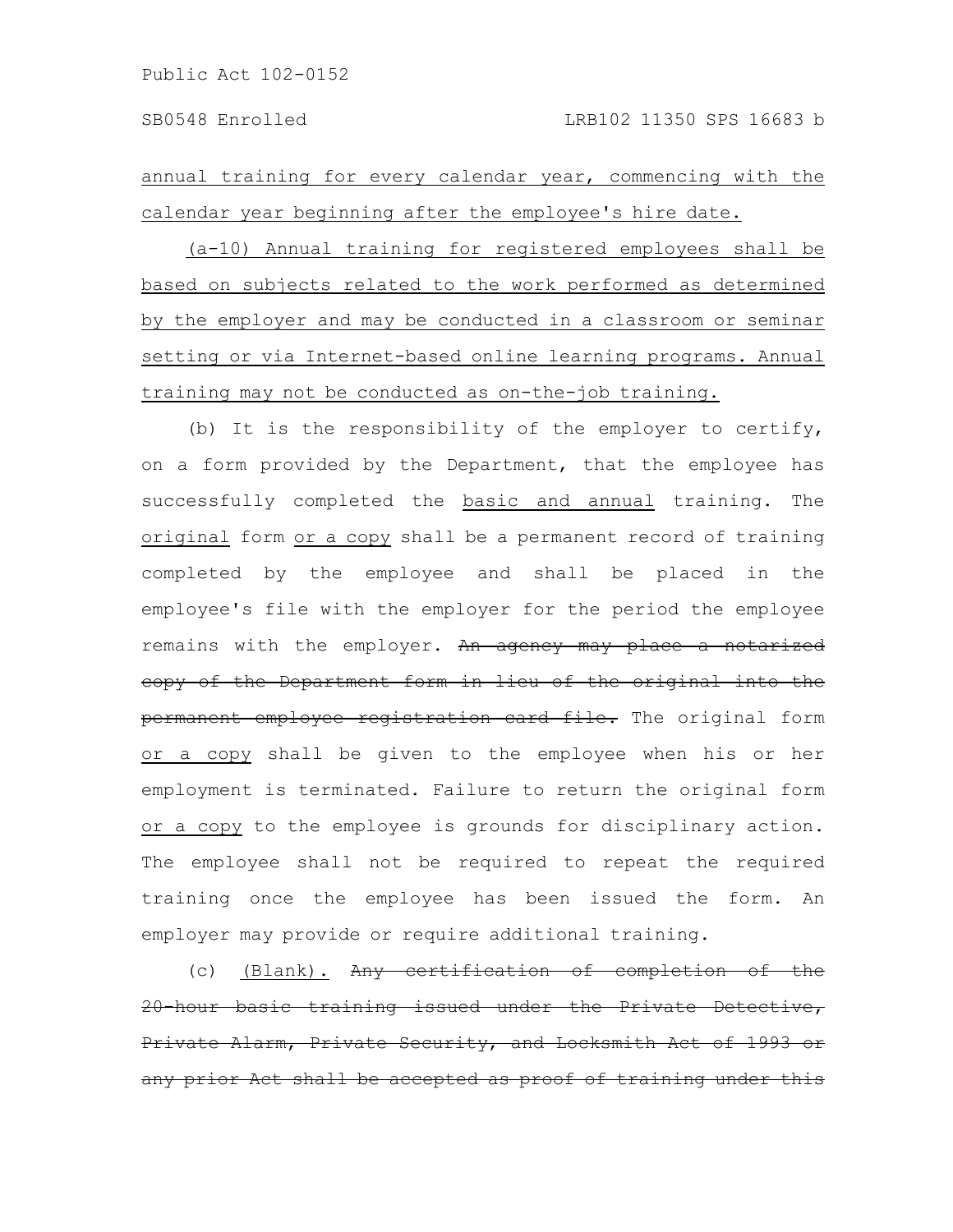Act.

(d) All private detectives shall complete a minimum of 8 hours of annual training on a topic of their choosing, provided that the subject matter is reasonably related to their private detective practice. The annual training for private detectives may be completed utilizing any combination of hours obtained in a classroom or seminar setting or via Internet-based online learning programs. The Department shall adopt rules to administer this subsection.

(e) The annual training requirements for private detectives shall not apply until the calendar year following the issuance of the private detective license.

(f) It shall be the responsibility of the private detective to keep and maintain a personal log of all training hours earned along with sufficient documentation for the Department to verify the annual training completed for at least 5 years. The personal training log and documentation shall be provided to the Department in the same manner as other documentation and records required under this Act.

(g) If the private detective owns or is employed by a private detective agency, the private detective agency shall maintain a record of the annual training. The private detective agency must make the record of annual training available to the Department upon request.

(h) Recognizing the diverse professional practices of private detectives licensed under this Act, it is the intent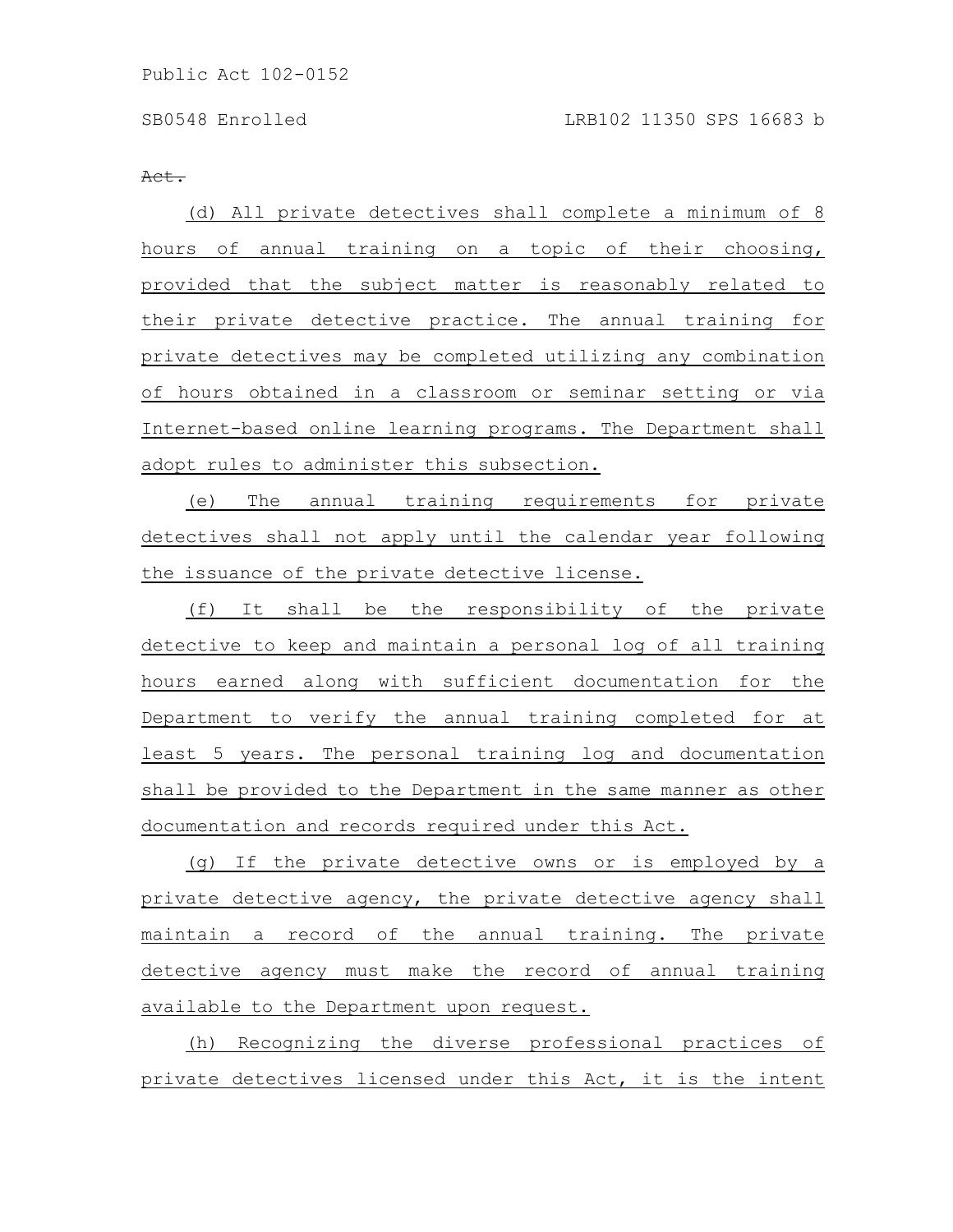of the training requirements in this Section to allow for a broad interpretation of the coursework, seminar subjects, or class topics to be considered reasonably related to the practice of any profession licensed under this Act.

(i) Notwithstanding any other professional license a private detective holds under this Act, no more than 8 hours of annual training shall be required for any one year.

(Source: P.A. 95-613, eff. 9-11-07.)

(225 ILCS 447/20-20)

(Section scheduled to be repealed on January 1, 2024)

Sec. 20-20. Training; private alarm contractor and employees.

(a) Registered employees of the private alarm contractor agency who carry a firearm and respond to alarm systems shall complete, within 30 days of their employment, a minimum of 20 hours of classroom training provided by a qualified instructor and shall include all of the following subjects:

(1) The law regarding arrest and search and seizure as it applies to the private alarm industry.

(2) Civil and criminal liability for acts related to the private alarm industry.

(3) The use of force, including but not limited to the use of nonlethal force (i.e., disabling spray, baton, stungun, or similar weapon).

(4) Arrest and control techniques.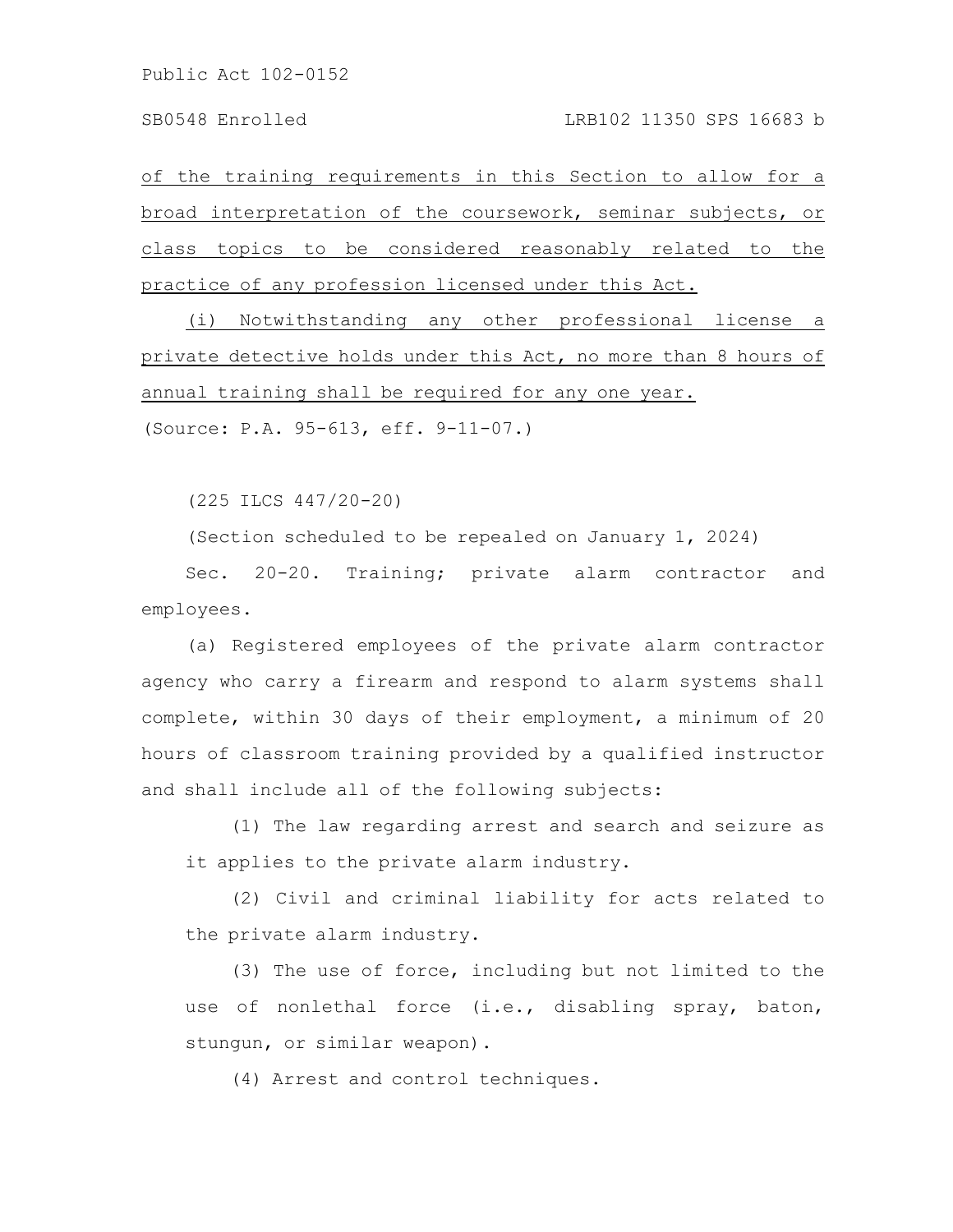(5) The offenses under the Criminal Code of 2012 that are directly related to the protection of persons and property.

(6) The law on private alarm forces and on reporting to law enforcement agencies.

(7) Fire prevention, fire equipment, and fire safety.

(8) Civil rights and public relations.

(9) The identification of terrorists, acts of terrorism, and terrorist organizations, as defined by federal and State statutes.

Pursuant to directives set forth by the U.S. Department of Homeland Security and the provisions set forth by the National Fire Protection Association in the National Fire Alarm Code and the Life Safety Code, training may include the installation, repair, and maintenance of emergency communication systems and mass notification systems.

(b) All other employees of a private alarm contractor agency shall complete a minimum of 20 hours of basic training provided by a qualified instructor within 30 days of their employment. The training may be provided in a classroom or seminar setting or via Internet-based online learning programs. The substance of the training shall be related to the work performed by the registered employee.

(c) It is the responsibility of the employer to certify, on forms provided by the Department, that the employee has successfully completed the training. The original form or a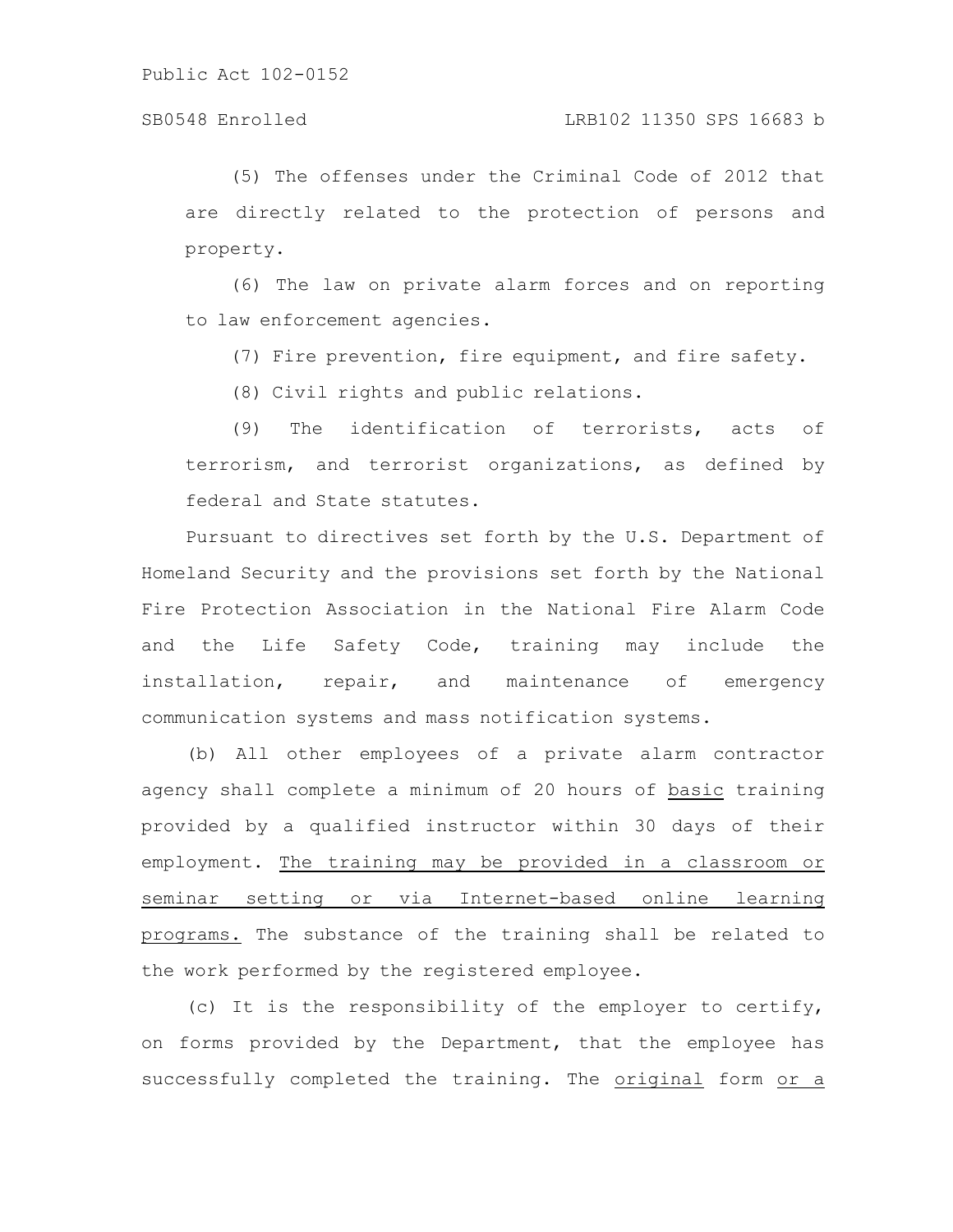# SB0548 Enrolled LRB102 11350 SPS 16683 b

copy shall be a permanent record of training completed by the employee and shall be placed in the employee's file with the employer for the term the employee is retained by the employer. A private alarm contractor agency may place a notarized copy of the Department form in lieu of the original into the permanent employee registration card file. The original form or a copy shall be returned to the employee when his or her employment is terminated. Failure to return the original form or a copy to the employee is grounds for discipline. The employee shall not be required to complete the training required under this Act once the employee has been issued a form.

(d) Nothing in this Act prevents any employer from providing or requiring additional training beyond the required 20 hours that the employer feels is necessary and appropriate for competent job performance.

(e) Any certification of completion of the 20-hour basic training issued under the Private Detective, Private Alarm, Private Security, and Locksmith Act of 1993 or any prior Act shall be accepted as proof of training under this Act. (Source: P.A. 96-847, eff. 6-1-10; 97-1150, eff. 1-25-13.)

(225 ILCS 447/25-20)

(Section scheduled to be repealed on January 1, 2024) Sec. 25-20. Training; private security contractor and employees.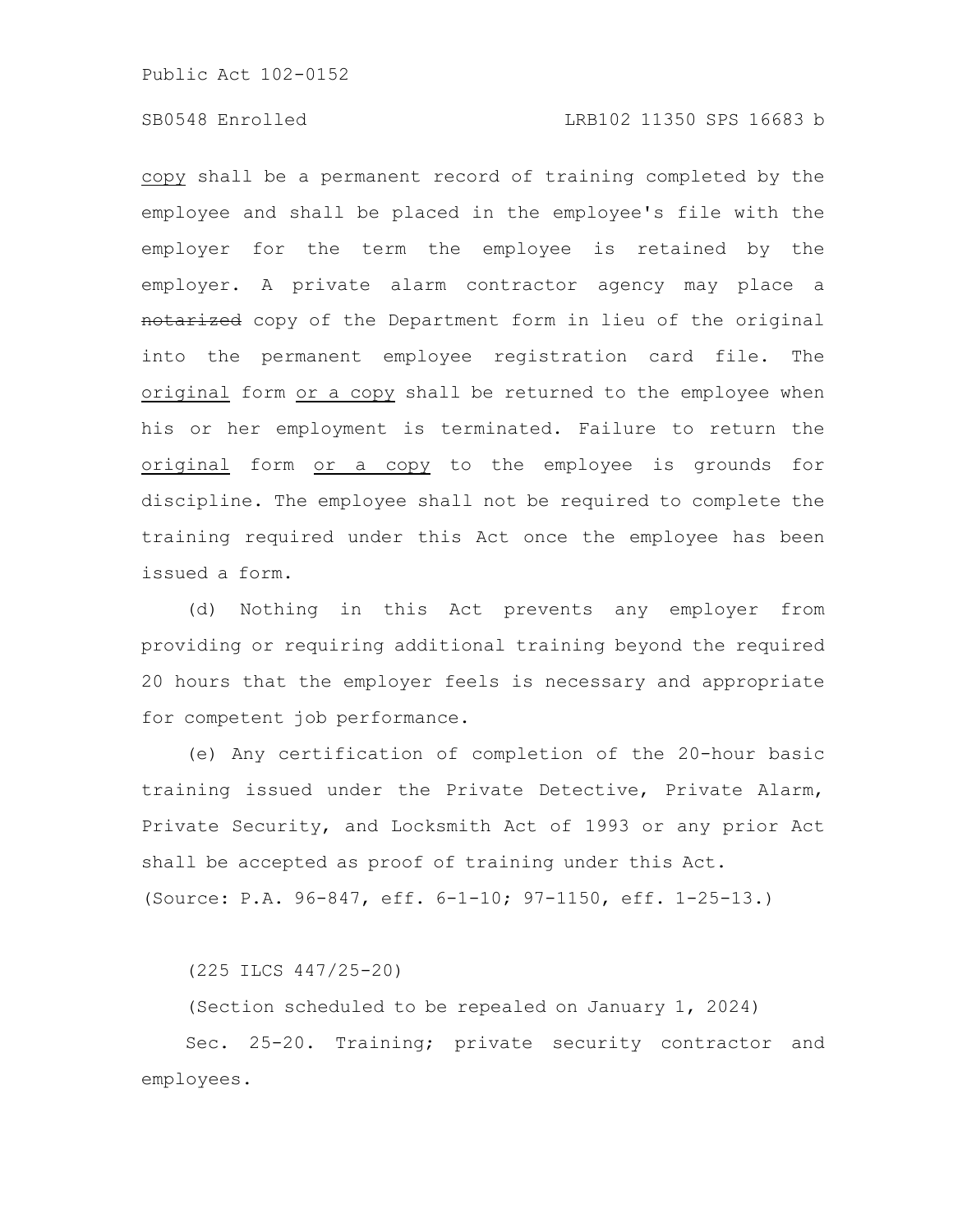# SB0548 Enrolled LRB102 11350 SPS 16683 b

(a) Registered employees of the private security contractor agency who provide traditional guarding or other private security related functions or who respond to alarm systems shall complete, within 30 days of their employment, a minimum of 20 hours of elassroom basic training, which may be provided in a classroom or seminar setting or via Internet-based online learning programs, and shall be provided by a qualified instructor, which shall include the following subjects:

(1) The law regarding arrest and search and seizure as it applies to private security.

(2) Civil and criminal liability for acts related to private security.

(3) The use of force, including but not limited to the use of nonlethal force (i.e., disabling spray, baton, stungun, taser, or similar weapon).

(4) Verbal communication skills Arrest and control techniques.

(5) The offenses under the Criminal Code of 2012 that are directly related to the protection of persons and property.

(6) Private security officers and the criminal justice system The law on private security forces and on reporting to law enforcement agencies.

(7) Fire prevention, fire equipment, and fire safety.

(8) Report The procedures for report writing and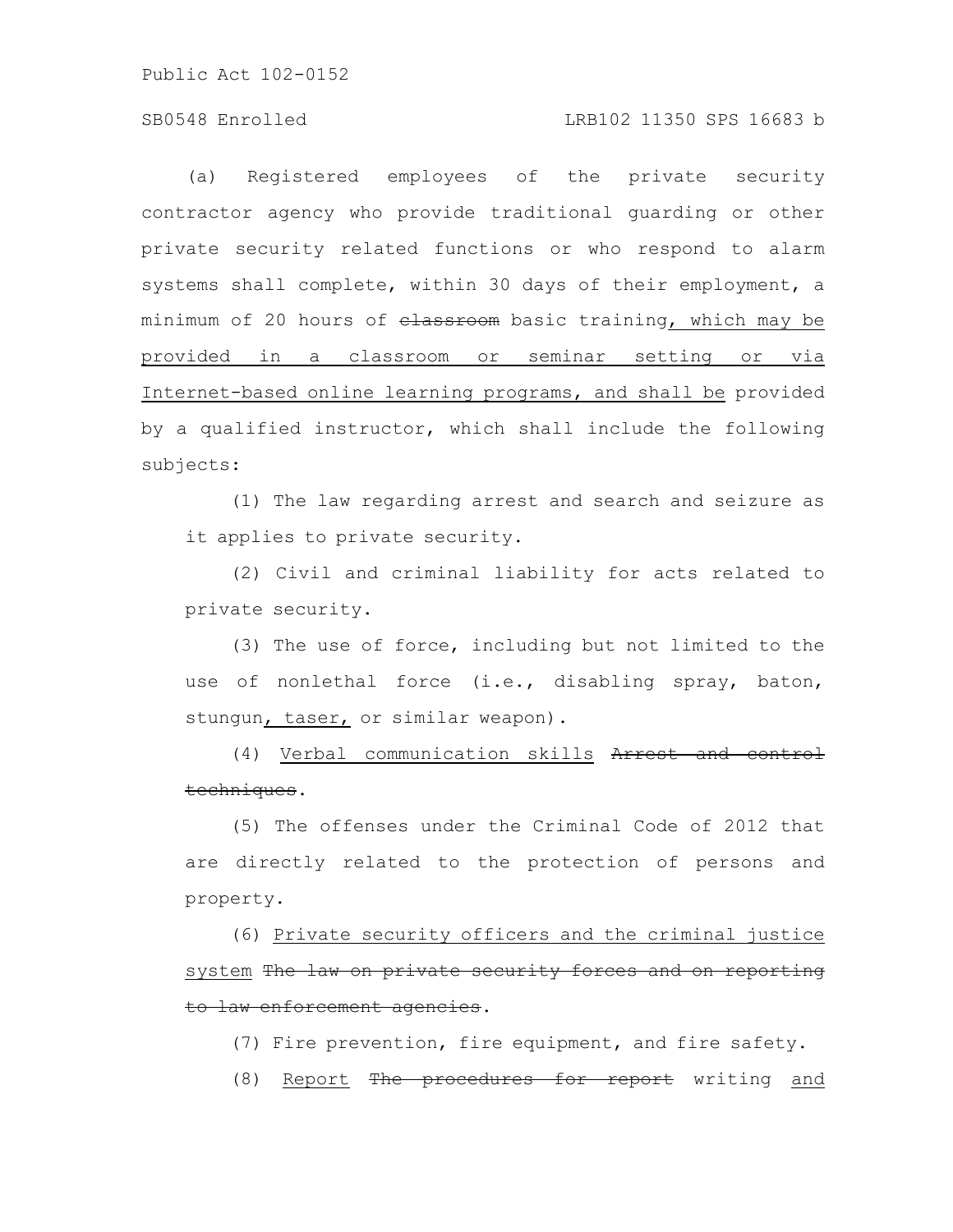observation techniques.

(9) Customer service, civil  $GiviL$  rights, and public relations.

(10) The identification of terrorists, acts of terrorism, and terrorist organizations, as defined by federal and State statutes.

(b) All other employees of a private security contractor agency shall complete a minimum of 20 hours of basic training provided by the qualified instructor within 30 days of their employment. The training may be provided in a classroom or seminar setting or via Internet-based online learning programs. The substance of the training shall be related to the work performed by the registered employee.

(c) Registered employees of the private security contractor agency who provide guarding or other private security related functions, in addition to the basic elassroom training required under subsection (a), within 6 months of their employment, shall complete an additional 8 hours of training on subjects to be determined by the employer, which training may be site-specific and may be conducted on the job. The training may be provided in a classroom or seminar setting or via Internet-based online learning programs.

(d) In addition to the basic training provided for in subsections (a) and (c), registered employees of the private security contractor agency who provide guarding or other private security related functions shall complete an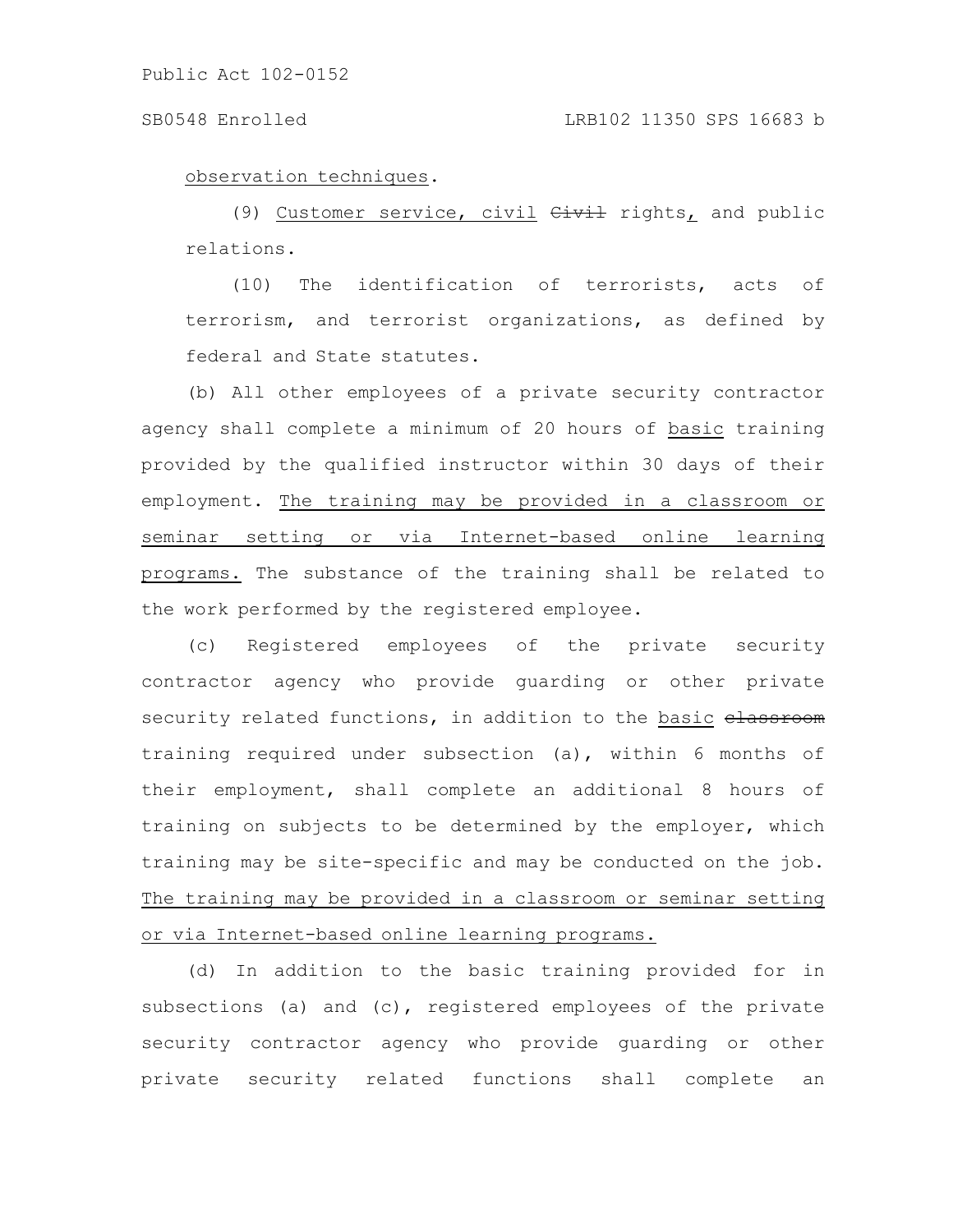additional 8 hours of refresher training on subjects to be determined by the employer each calendar year commencing with the calendar year following the employee's first employment anniversary date, which refresher training may be site-specific and may be conducted on the job.

(e) It is the responsibility of the employer to certify, on a form provided by the Department, that the employee has successfully completed the basic and refresher training. The original form or a copy shall be a permanent record of training completed by the employee and shall be placed in the employee's file with the employer for the period the employee remains with the employer. An agency may place a notarized copy of the Department form in lieu of the original into the permanent employee registration card file. The original form or a copy shall be given to the employee when his or her employment is terminated. Failure to return the original form or a copy to the employee is grounds for disciplinary action. The employee shall not be required to repeat the required training once the employee has been issued the form. An employer may provide or require additional training.

(f) (Blank). Any certification of completion of the 20-hour basic training issued under the Private Detective, Private Alarm, Private Security and Locksmith Act any prior Act shall be accepted as proof of training under this Act.

(g) All private security contractors shall complete a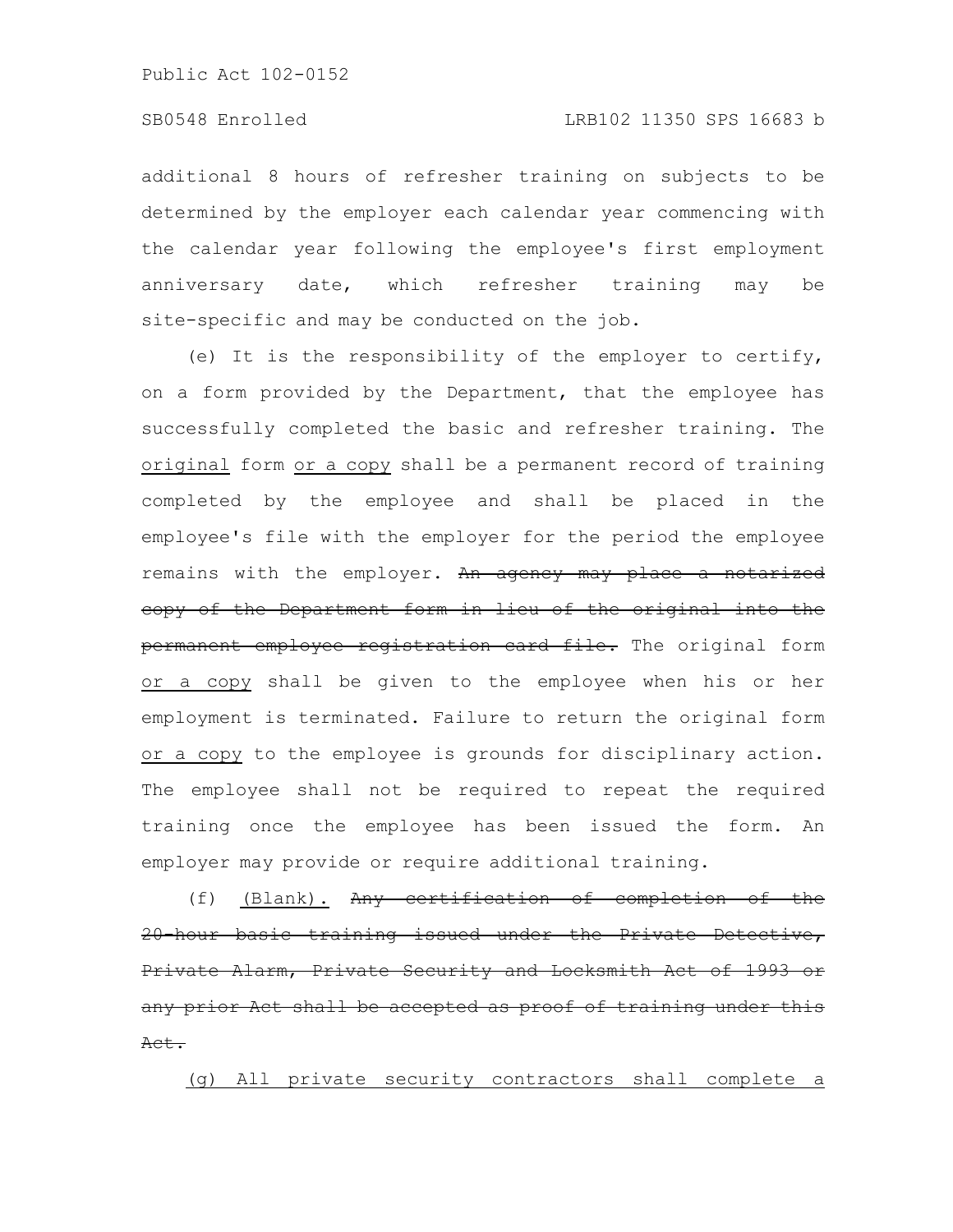minimum of 4 hours of annual training on a topic of their choosing, provided that the subject matter of the training is reasonably related to their private security contractor practice. The training may be provided in a classroom setting or seminar setting or via Internet-based online learning programs. The Department shall adopt rules to administer this subsection.

(h) It shall be the responsibility of the private security contractor to keep and maintain a personal log of all training hours earned along with sufficient documentation necessary for the Department to verify the annual training completed for at least 5 years. The personal training log and documentation shall be provided to the Department in the same manner as other documentation and records required under this Act.

(i) If the private security contractor owns or is employed by a private security contractor agency, the private security contractor agency shall maintain a record of the annual training. The private security contractor agency must make the record of annual training available to the Department upon request.

(j) Recognizing the diverse professional practices of private security contractors licensed under this Act, it is the intent of the training requirements in this Section to allow for a broad interpretation of the coursework, seminar subjects, or class topics to be considered reasonably related to the practice of any profession licensed under this Act.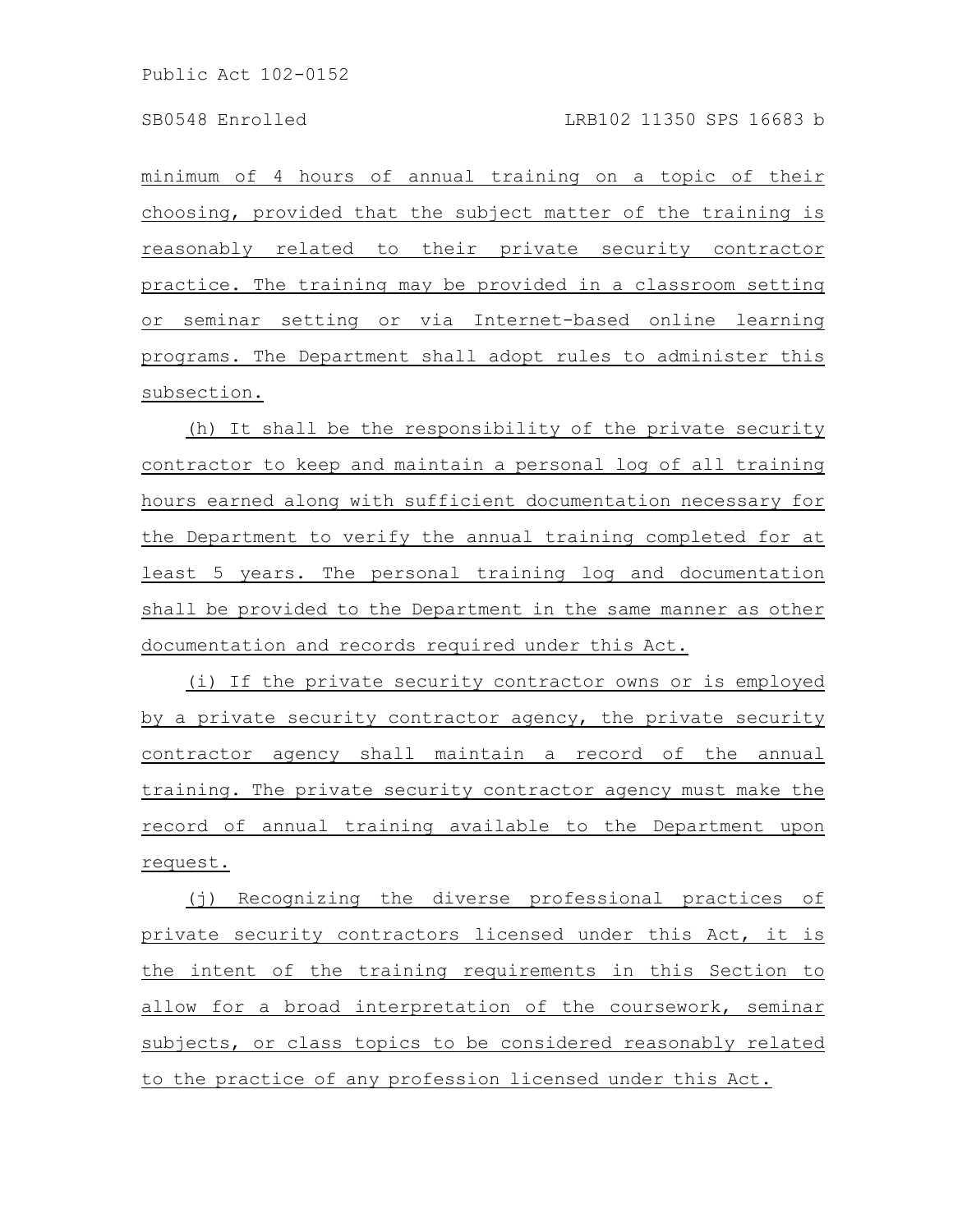(k) Notwithstanding any other professional license a private security contractor holds under this Act, no more than 4 hours of annual training shall be required for any one year.

(l) The annual training requirements for private security contractors shall not apply until the calendar year following the issuance of the private security contractor license. (Source: P.A. 97-1150, eff. 1-25-13; 98-253, eff. 8-9-13; 98-756, eff. 7-16-14.)

(225 ILCS 447/35-40)

(Section scheduled to be repealed on January 1, 2024) Sec. 35-40. Firearm control; training requirements.

(a) The Department shall, pursuant to rule, approve or disapprove training programs for the firearm training course, which shall be taught by a qualified instructor. Qualifications for instructors shall be set by rule. The firearm training course shall be conducted by entities, by a licensee, or by an agency licensed by this Act, provided the course is approved by the Department. The firearm course shall consist of the following minimum requirements:

(1) 48 40 hours of training as follows: $\tau$ 

(A) 20 hours consisting of training which shall be as described in Sections 15-20, 20-20, or 25-20, as applicable;, and 20 hours of which shall include all of the following:

(B) 8 hours consisting of practice firing on a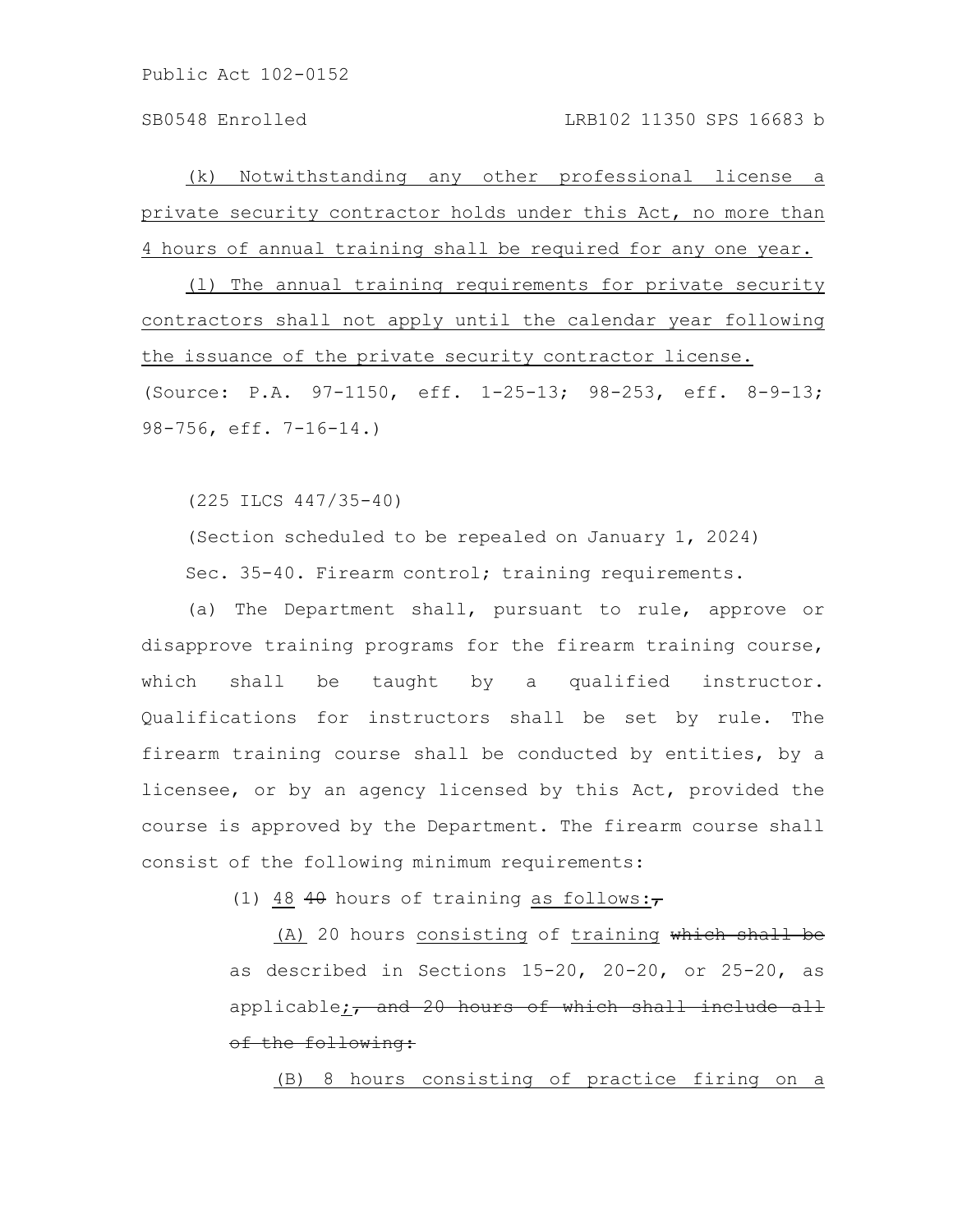range with live ammunition, including, but not limited to, firing a minimum of 50 rounds of live ammunition (factory loaded service ammunition or factory reloaded ammunition) and attaining a minimum score of 70% accuracy with each type of weapon the person is authorized by the Department to carry and for which the person has been trained; and

(C) 20 hours consisting of instruction in:  $\overline{A}$ ) Instruction in

(i) the dangers of and misuse of firearms, their storage, safety rules, and care and cleaning of firearms;

(ii) defensive tactics for in-holster weapon retention;

(iii). (B) Practice firing on a range with live ammunition. (C) Instruction in the legal use of firearms;

 $(iv)$ . (D) A presentation of the ethical and moral considerations necessary for any person who possesses a firearm;

 $(v)$ .  $(E)$  A review of the laws regarding arrest, search, and seizure; and

(vi) liability<del>.  $(F)$  Liability</del> for acts that may be performed in the course of employment.

(2) An examination shall be given at the completion of the course. The examination shall consist of a firearms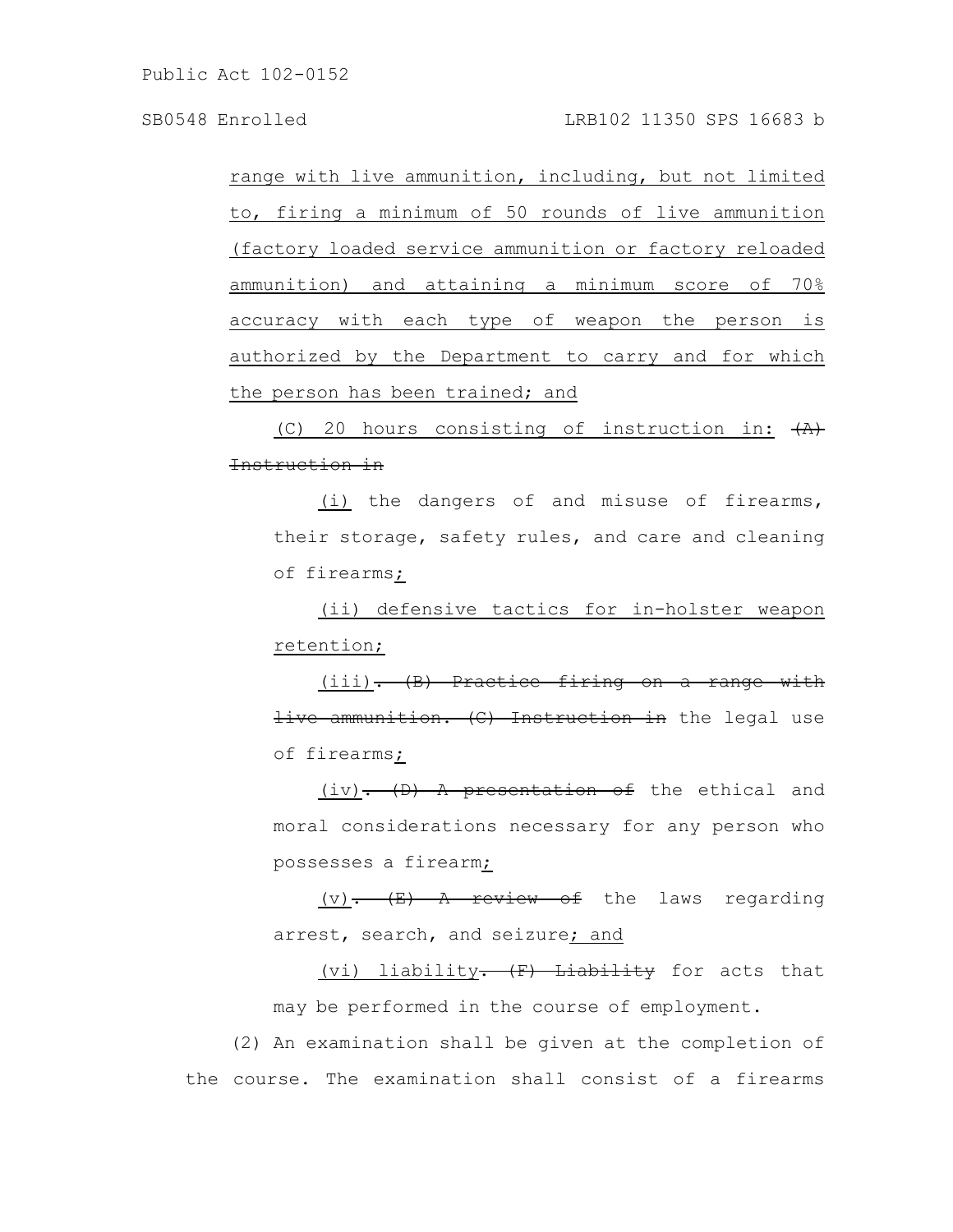qualification course and a written examination. Successful completion shall be determined by the Department.

(b) The firearm training requirement may be waived for a licensee or employee who has completed training provided by the Illinois Law Enforcement Training Standards Board or the equivalent public body of another state or is a qualified retired law enforcement officer as defined in the federal Law Enforcement Officers Safety Act of 2004 and is in compliance with all of the requirements of that Act, provided documentation showing requalification with the weapon on the firing range is submitted to the Department.

(c) In addition to the training provided for in subsection (a), a licensee or employee in possession of a valid firearm control card shall complete an additional 8 hours of refresher training each calendar year commencing with the calendar year following one year after the date of the issuance of the firearm control card. The 8 hours of training shall consist of practice firing on a range with live ammunition, including, but not limited to, firing a minimum of 50 rounds of live ammunition (factory loaded service ammunition or factory reloaded ammunition) and attaining a minimum score of 70% accuracy with each type of weapon the person is authorized by the Department to carry and for which the person has been trained.

(Source: P.A. 98-253, eff. 8-9-13.)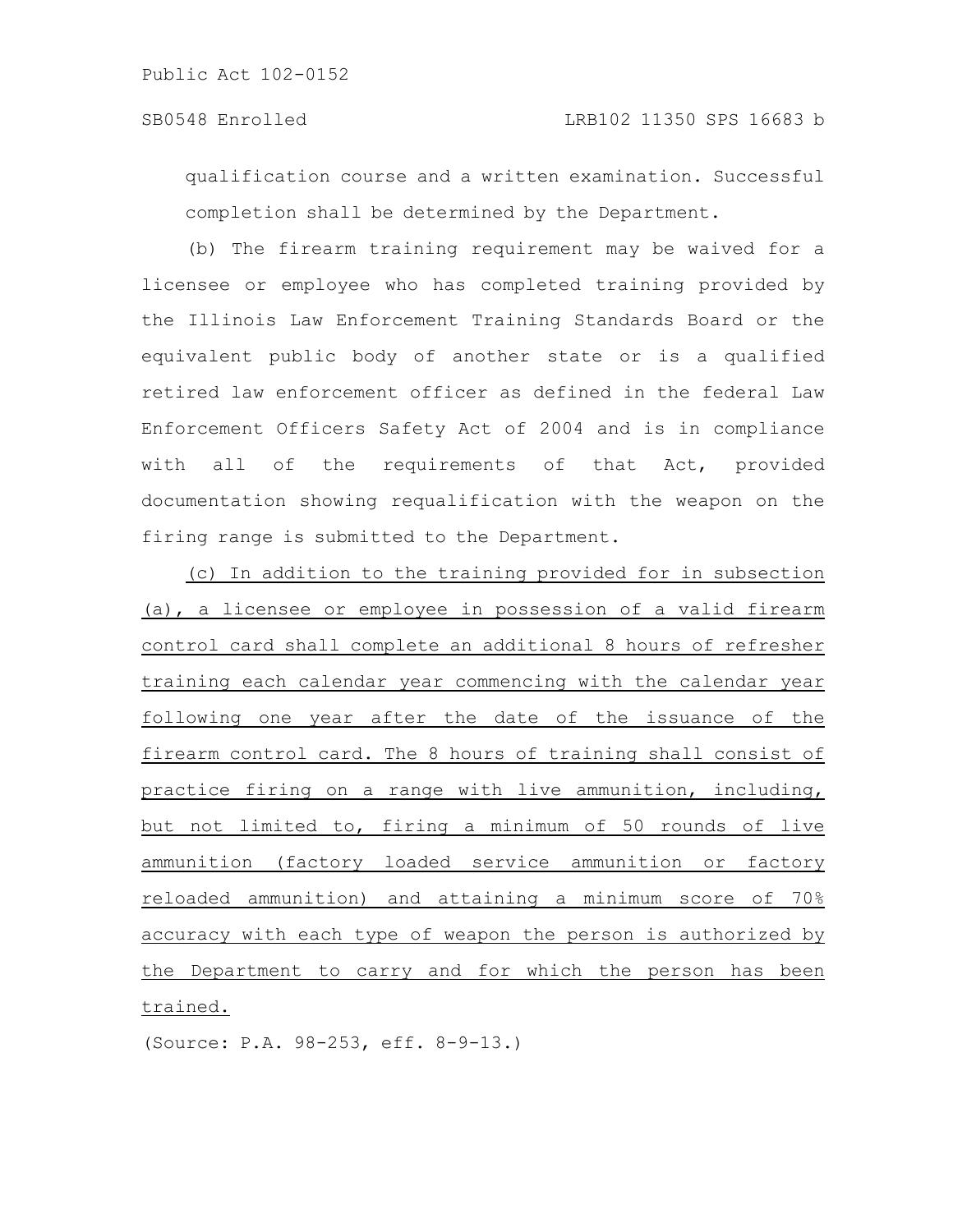### SB0548 Enrolled LRB102 11350 SPS 16683 b

(225 ILCS 447/35-45)

(Section scheduled to be repealed on January 1, 2024)

Sec. 35-45. Armed proprietary security force.

(a) All financial institutions or commercial or industrial operations that employ one or more armed employees and all commercial or industrial operations that employ 5 or more persons as armed employees shall register their security forces with the Department on forms provided by the Department. Registration subjects the security force to all of the requirements of Section 35-40. For the purposes of this Section, "financial institution" includes a bank, savings and loan association, credit union, currency exchange, or company providing armored car services.

(a-1) Commercial or industrial operations that employ less than 5 persons as armed employees may register their security forces with the Department on forms provided Department. Registration subjects the security force to all of the requirements of this Section.

(b) All armed employees of the registered proprietary security force must complete a 20-hour basic training course and all the 20-hour firearm training requirements of Section  $35 - 40$ .

(c) Every proprietary security force is required to apply to the Department, on forms supplied by the Department, for a firearm control card for each armed employee. Each armed employee shall have his or her fingerprints submitted to the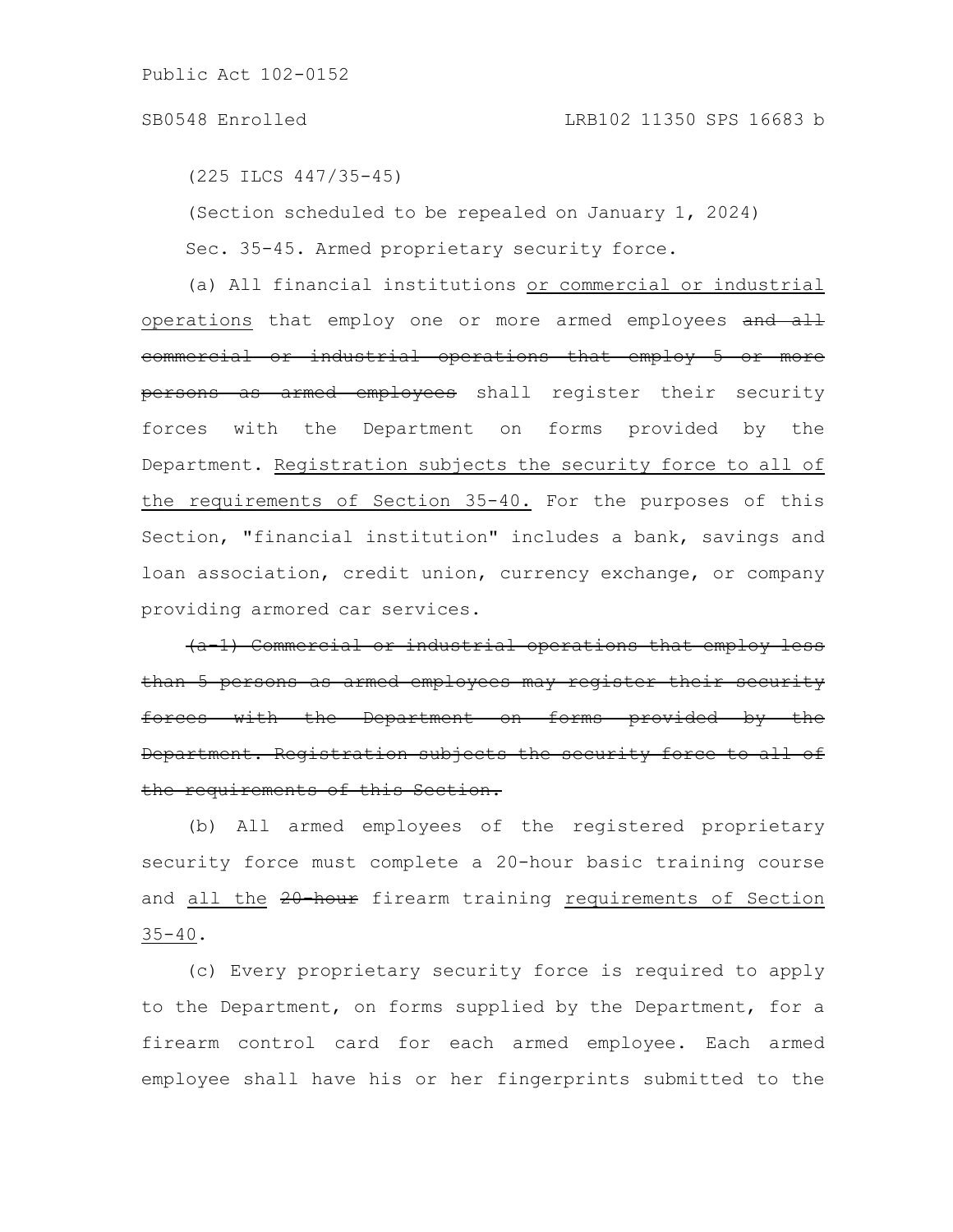# SB0548 Enrolled LRB102 11350 SPS 16683 b

Department of State Police in an electronic format that complies with the form and manner for requesting and furnishing criminal history record information as prescribed by the Department of State Police. These fingerprints shall be checked against the Department of State Police and Federal Bureau of Investigation criminal history record databases. The Department of State Police shall charge the armed employee a fee for conducting the criminal history records check, which shall be deposited in the State Police Services Fund and shall not exceed the actual cost of the records check. The Department of State Police shall furnish, pursuant to positive identification, records of Illinois convictions to the Department. The Department may require armed employees to pay a separate fingerprinting fee, either to the Department or directly to the vendor. The Department, in its discretion, may allow an armed employee who does not have reasonable access to a designated vendor to provide his or her fingerprints in an alternative manner. The Department, in its discretion, may also use other procedures in performing or obtaining criminal background checks of armed employees. Instead of submitting his or her fingerprints, an individual may submit proof that is satisfactory to the Department that an equivalent security clearance has been conducted. Also, an individual who has retired as a peace officer within 12 months before application may submit verification, on forms provided by the Department and signed by his or her employer, of his or her previous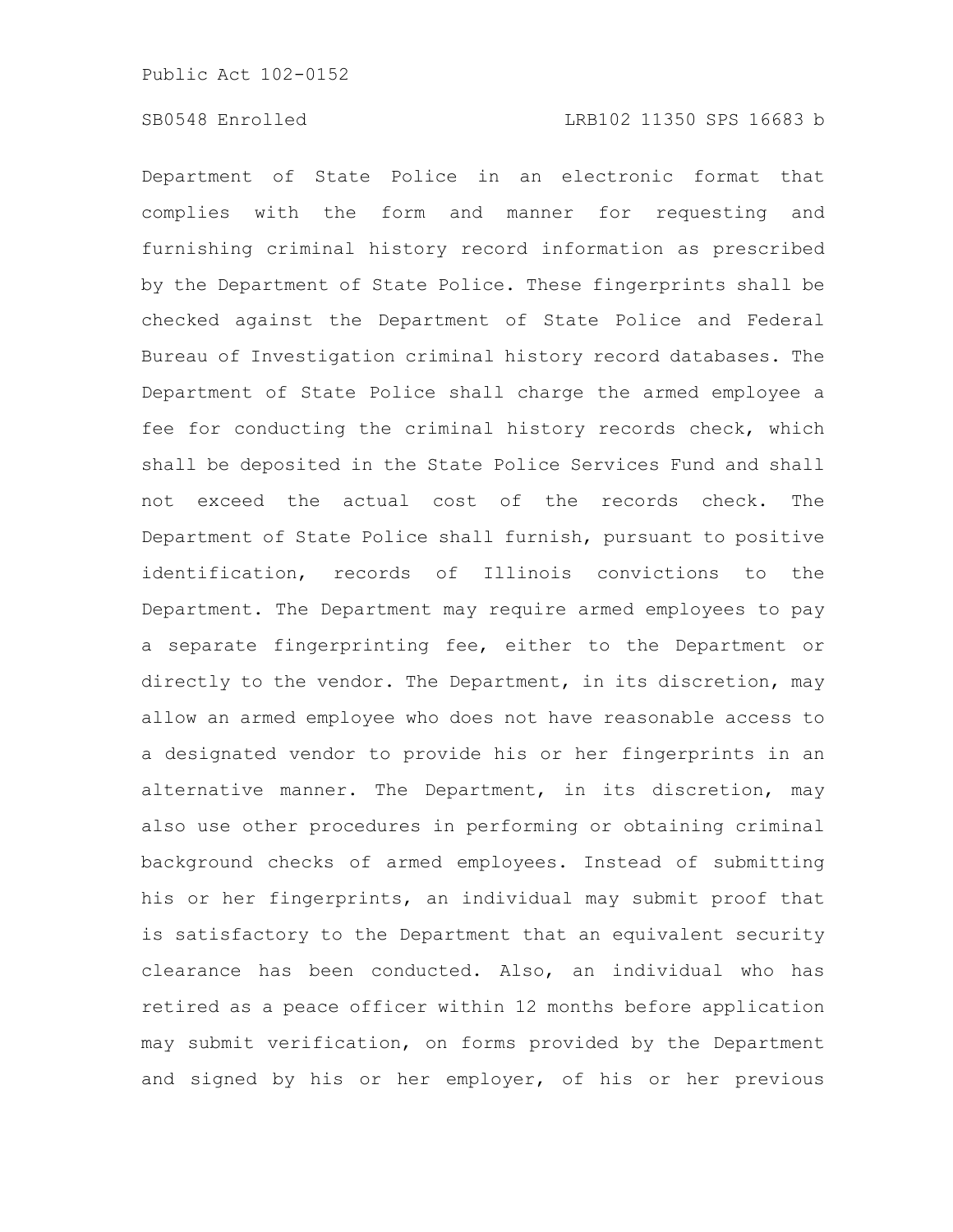SB0548 Enrolled LRB102 11350 SPS 16683 b

full-time employment as a peace officer.

(d) The Department may provide rules for the administration of this Section.

(Source: P.A. 98-253, eff. 8-9-13.)

Section 10. The Criminal Code of 2012 is amended by changing Section 24-2 as follows:

(720 ILCS 5/24-2)

Sec. 24-2. Exemptions.

(a) Subsections  $24-1$  (a)(3),  $24-1$  (a)(4),  $24-1$  (a)(10), and 24-1(a)(13) and Section 24-1.6 do not apply to or affect any of the following:

(1) Peace officers, and any person summoned by a peace officer to assist in making arrests or preserving the peace, while actually engaged in assisting such officer.

(2) Wardens, superintendents and keepers of prisons, penitentiaries, jails and other institutions for the detention of persons accused or convicted of an offense, while in the performance of their official duty, or while commuting between their homes and places of employment.

(3) Members of the Armed Services or Reserve Forces of the United States or the Illinois National Guard or the Reserve Officers Training Corps, while in the performance of their official duty.

(4) Special agents employed by a railroad or a public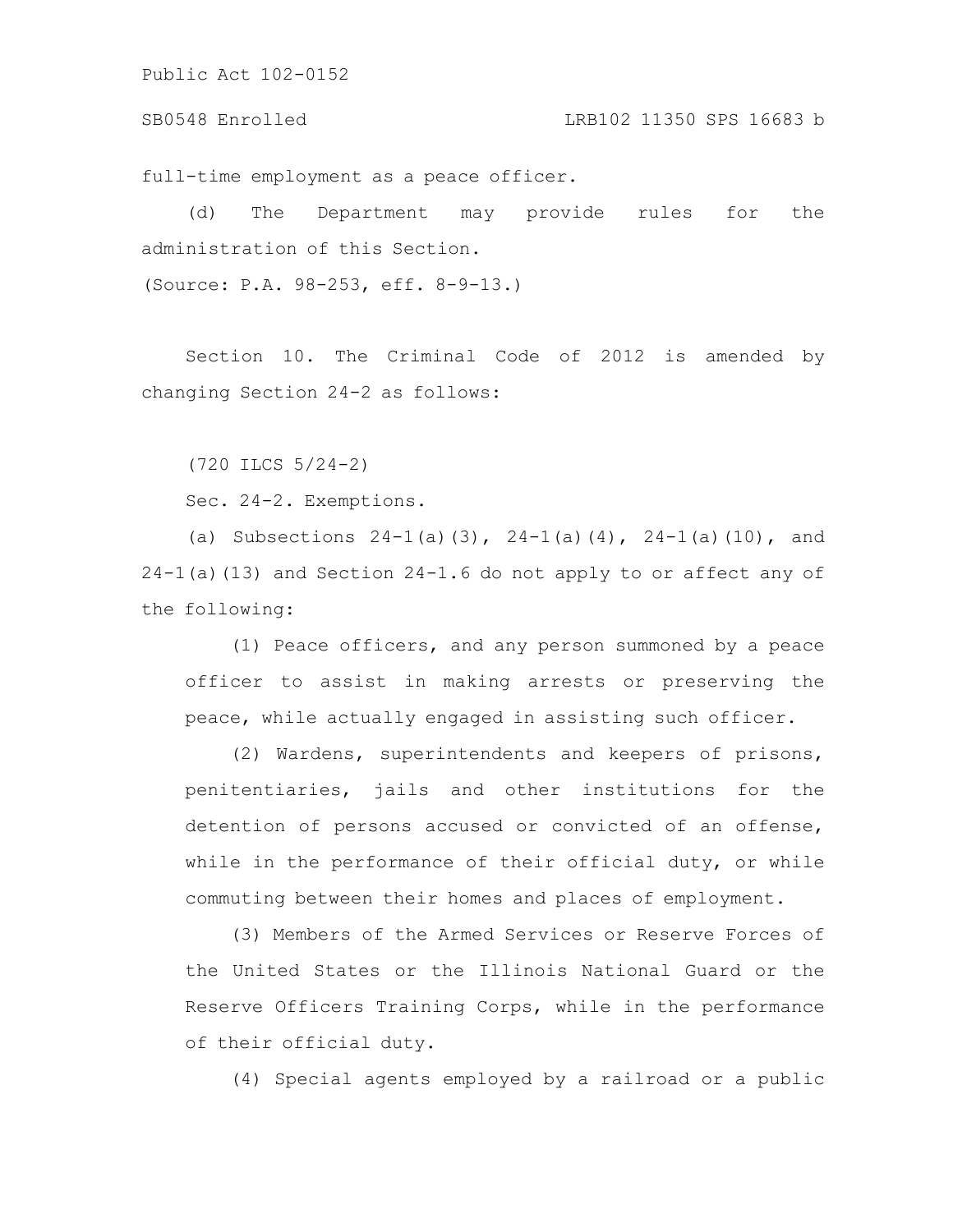# SB0548 Enrolled LRB102 11350 SPS 16683 b

utility to perform police functions, and guards of armored car companies, while actually engaged in the performance of the duties of their employment or commuting between their homes and places of employment; and watchmen while actually engaged in the performance of the duties of their employment.

(5) Persons licensed as private security contractors, private detectives, or private alarm contractors, or employed by a private security contractor, private detective, or private alarm contractor agency licensed by the Department of Financial and Professional Regulation, if their duties include the carrying of a weapon under the provisions of the Private Detective, Private Alarm, Private Security, Fingerprint Vendor, and Locksmith Act of 2004, while actually engaged in the performance of the duties of their employment or commuting between their homes and places of employment. A person shall be considered eligible for this exemption if he or she has completed the required 20 hours of training for a private security contractor, private detective, or private alarm contractor, or employee of a licensed private security contractor, private detective, or private alarm contractor agency and 28 20 hours of required firearm training, and has been issued a firearm control card by the Department of Financial and Professional Regulation. Conditions for the renewal of firearm control cards issued under the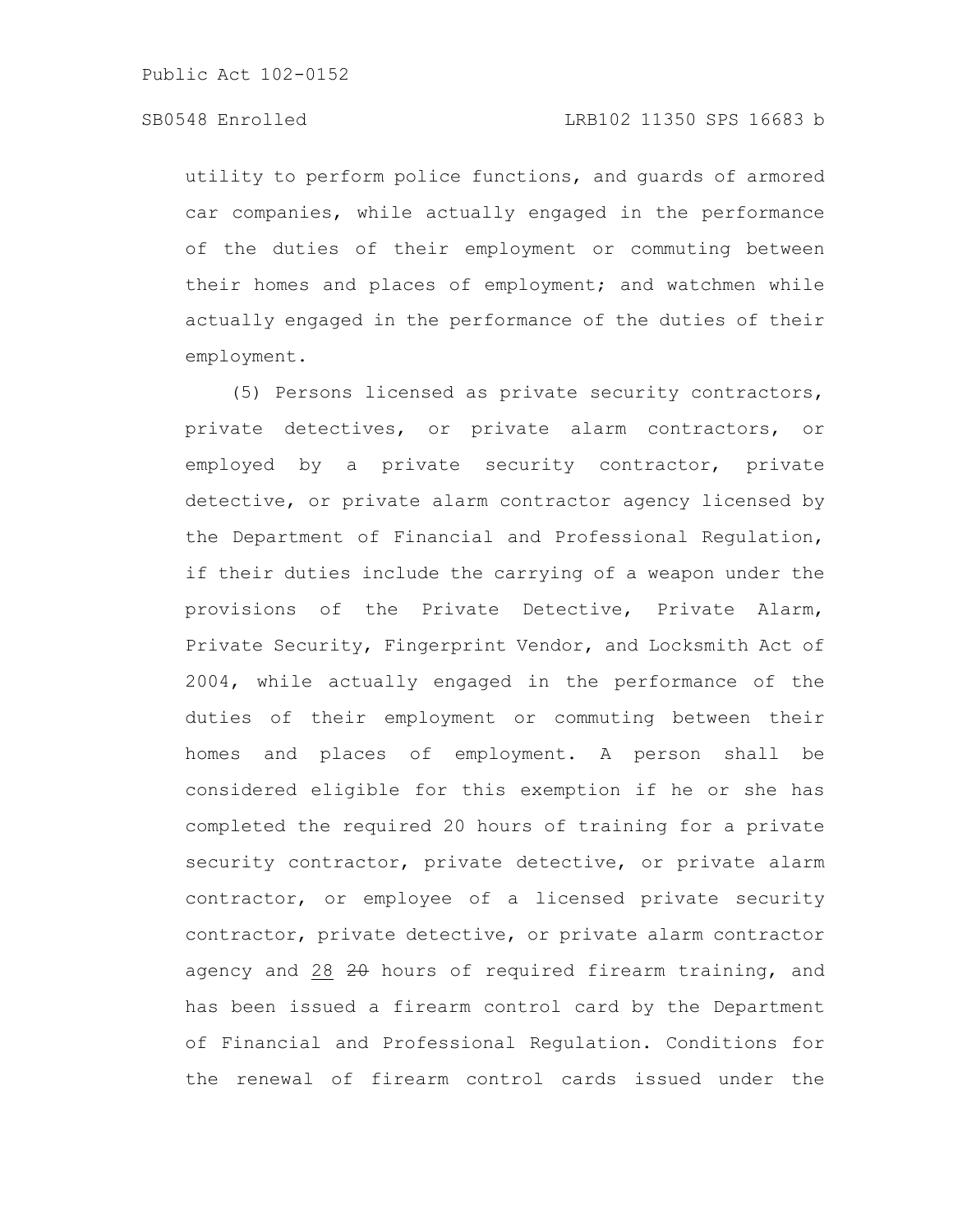# SB0548 Enrolled LRB102 11350 SPS 16683 b

provisions of this Section shall be the same as for those cards issued under the provisions of the Private Detective, Private Alarm, Private Security, Fingerprint Vendor, and Locksmith Act of 2004. The firearm control card shall be carried by the private security contractor, private detective, or private alarm contractor, or employee of the licensed private security contractor, private detective, or private alarm contractor agency at all times when he or she is in possession of a concealable weapon permitted by his or her firearm control card.

(6) Any person regularly employed in a commercial or industrial operation as a security guard for the protection of persons employed and private property related to such commercial or industrial operation, while actually engaged in the performance of his or her duty or traveling between sites or properties belonging to the employer, and who, as a security guard, is a member of a security force registered with the Department of Financial and Professional Regulation; provided that such security guard has successfully completed a course of study, approved by and supervised by the Department of Financial and Professional Regulation, consisting of not less than 48 40 hours of training that includes the theory of law enforcement, liability for acts, and the handling of weapons. A person shall be considered eligible for this exemption if he or she has completed the required 20 hours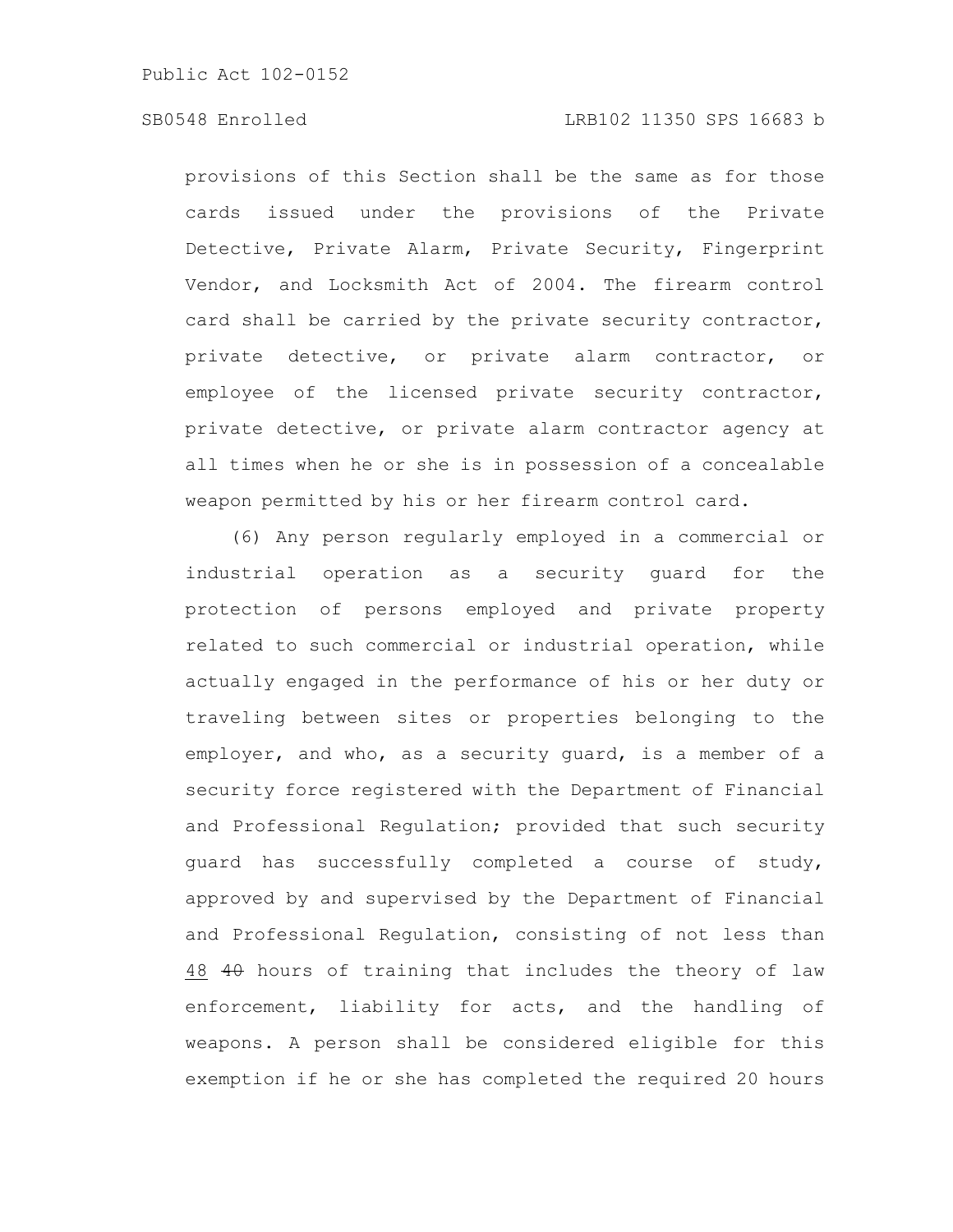of training for a security officer and 28 20 hours of required firearm training, and has been issued a firearm control card by the Department of Financial and Professional Regulation. Conditions for the renewal of firearm control cards issued under the provisions of this Section shall be the same as for those cards issued under the provisions of the Private Detective, Private Alarm, Private Security, Fingerprint Vendor, and Locksmith Act of 2004. The firearm control card shall be carried by the security guard at all times when he or she is in possession of a concealable weapon permitted by his or her firearm control card.

(7) Agents and investigators of the Illinois Legislative Investigating Commission authorized by the Commission to carry the weapons specified in subsections  $24-1$ (a)(3) and  $24-1$ (a)(4), while on duty in the course of any investigation for the Commission.

(8) Persons employed by a financial institution as a security guard for the protection of other employees and property related to such financial institution, while actually engaged in the performance of their duties, commuting between their homes and places of employment, or traveling between sites or properties owned or operated by such financial institution, and who, as a security guard, is a member of a security force registered with the Department; provided that any person so employed has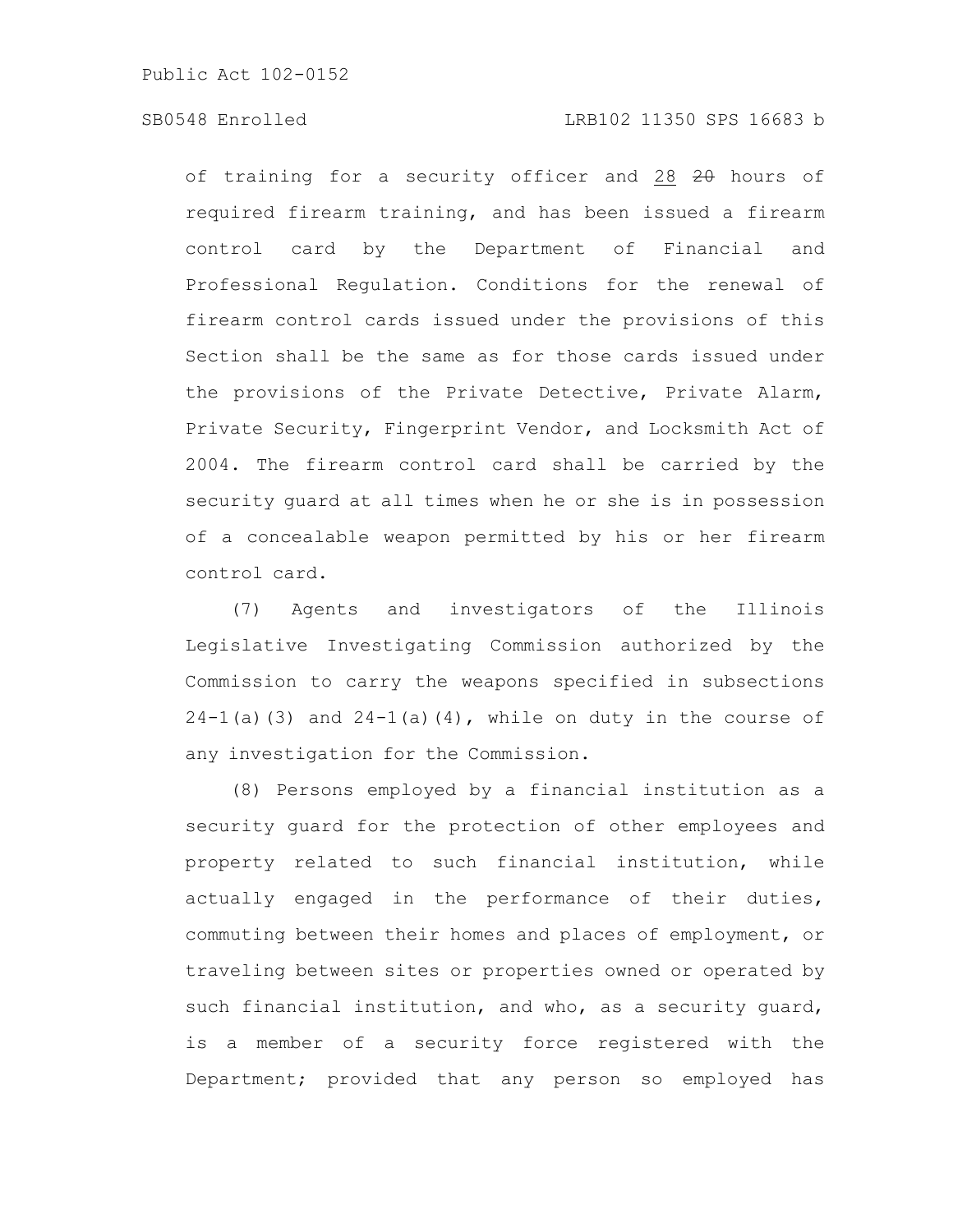successfully completed a course of study, approved by and supervised by the Department of Financial and Professional Regulation, consisting of not less than 48 40 hours of training which includes theory of law enforcement, liability for acts, and the handling of weapons. A person shall be considered to be eligible for this exemption if he or she has completed the required 20 hours of training for a security officer and 28  $20$  hours of required firearm training, and has been issued a firearm control card by the Department of Financial and Professional Regulation. Conditions for renewal of firearm control cards issued under the provisions of this Section shall be the same as for those issued under the provisions of the Private Detective, Private Alarm, Private Security, Fingerprint Vendor, and Locksmith Act of 2004. The firearm control card shall be carried by the security guard at all times when he or she is in possession of a concealable weapon permitted by his or her firearm control card. For purposes of this subsection, "financial institution" means a bank, savings and loan association, credit union or company providing armored car services.

(9) Any person employed by an armored car company to drive an armored car, while actually engaged in the performance of his duties.

(10) Persons who have been classified as peace officers pursuant to the Peace Officer Fire Investigation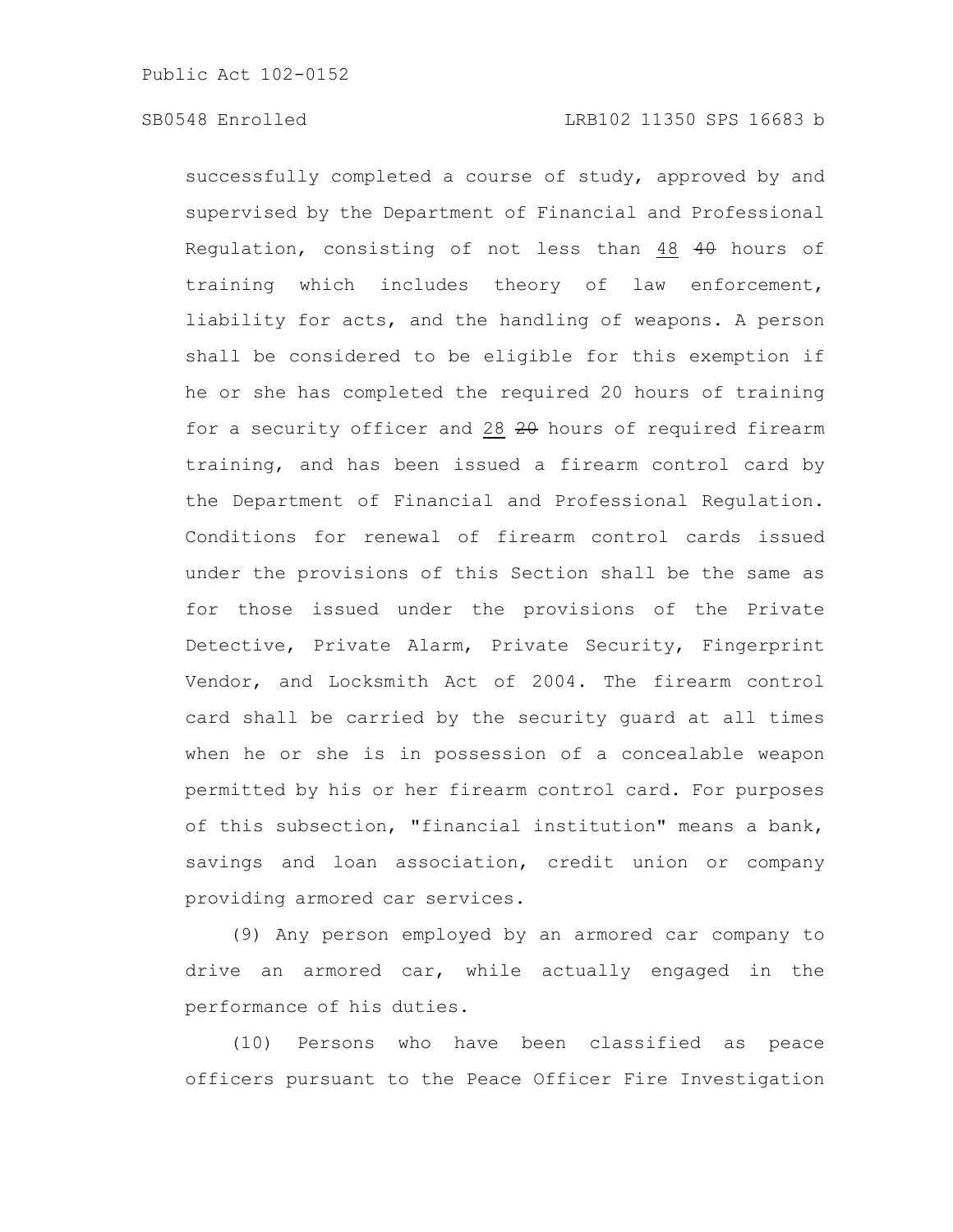Act.

(11) Investigators of the Office of the State's Attorneys Appellate Prosecutor authorized by the board of governors of the Office of the State's Attorneys Appellate Prosecutor to carry weapons pursuant to Section 7.06 of the State's Attorneys Appellate Prosecutor's Act.

(12) Special investigators appointed by a State's Attorney under Section 3-9005 of the Counties Code.

(12.5) Probation officers while in the performance of their duties, or while commuting between their homes, places of employment or specific locations that are part of their assigned duties, with the consent of the chief judge of the circuit for which they are employed, if they have received weapons training according to requirements of the Peace Officer and Probation Officer Firearm Training Act.

(13) Court Security Officers while in the performance of their official duties, or while commuting between their homes and places of employment, with the consent of the Sheriff.

(13.5) A person employed as an armed security guard at a nuclear energy, storage, weapons or development site or facility regulated by the Nuclear Regulatory Commission who has completed the background screening and training mandated by the rules and regulations of the Nuclear Regulatory Commission.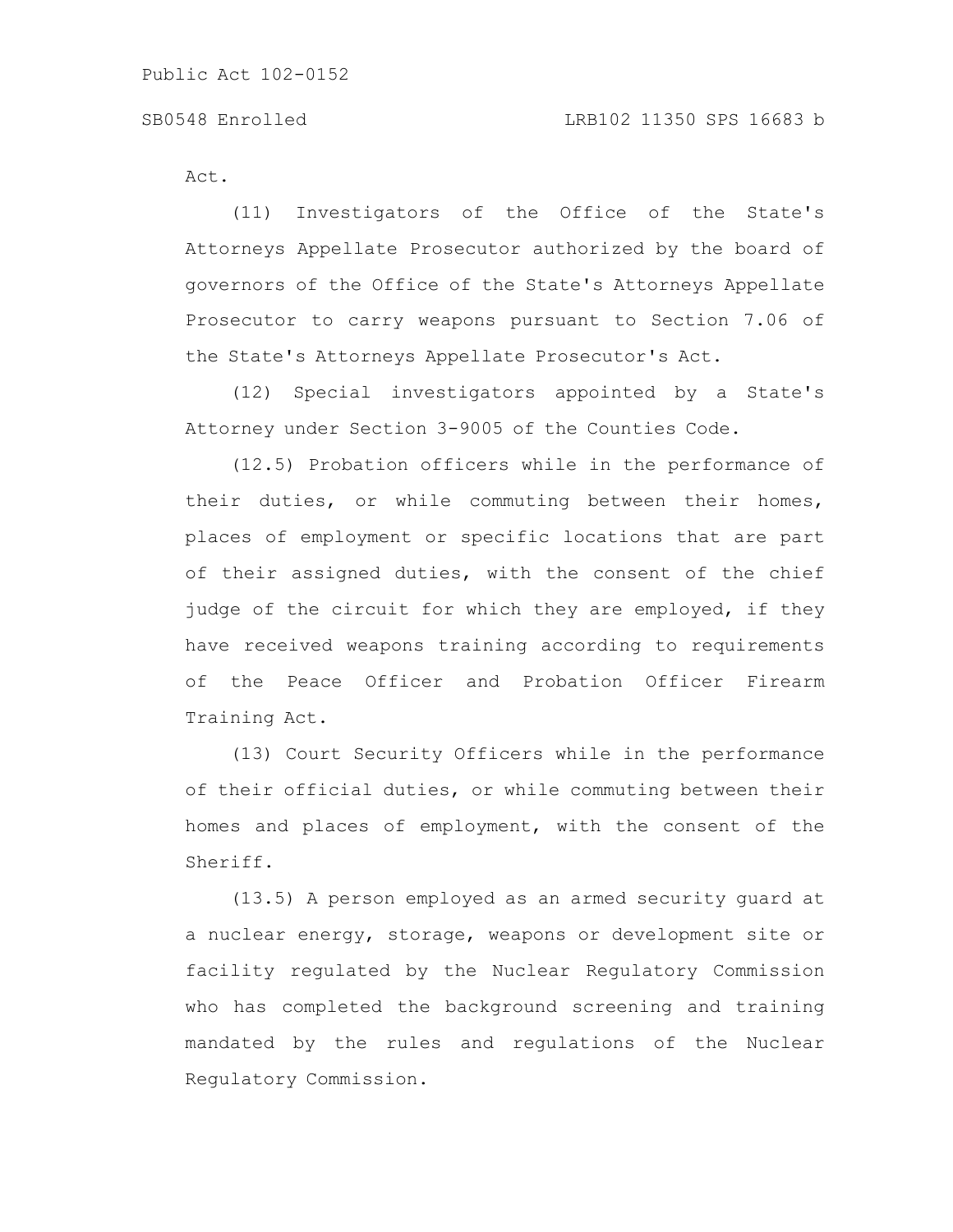# SB0548 Enrolled LRB102 11350 SPS 16683 b

(14) Manufacture, transportation, or sale of weapons to persons authorized under subdivisions (1) through (13.5) of this subsection to possess those weapons.

(a-5) Subsections 24-1(a)(4) and 24-1(a)(10) do not apply to or affect any person carrying a concealed pistol, revolver, or handgun and the person has been issued a currently valid license under the Firearm Concealed Carry Act at the time of the commission of the offense.

 $(a-6)$  Subsections  $24-1(a)(4)$  and  $24-1(a)(10)$  do not apply to or affect a qualified current or retired law enforcement officer qualified under the laws of this State or under the federal Law Enforcement Officers Safety Act.

(b) Subsections  $24-1$ (a)(4) and  $24-1$ (a)(10) and Section 24-1.6 do not apply to or affect any of the following:

(1) Members of any club or organization organized for the purpose of practicing shooting at targets upon established target ranges, whether public or private, and patrons of such ranges, while such members or patrons are using their firearms on those target ranges.

(2) Duly authorized military or civil organizations while parading, with the special permission of the Governor.

(3) Hunters, trappers or fishermen with a license or permit while engaged in hunting, trapping or fishing.

(4) Transportation of weapons that are broken down in a non-functioning state or are not immediately accessible.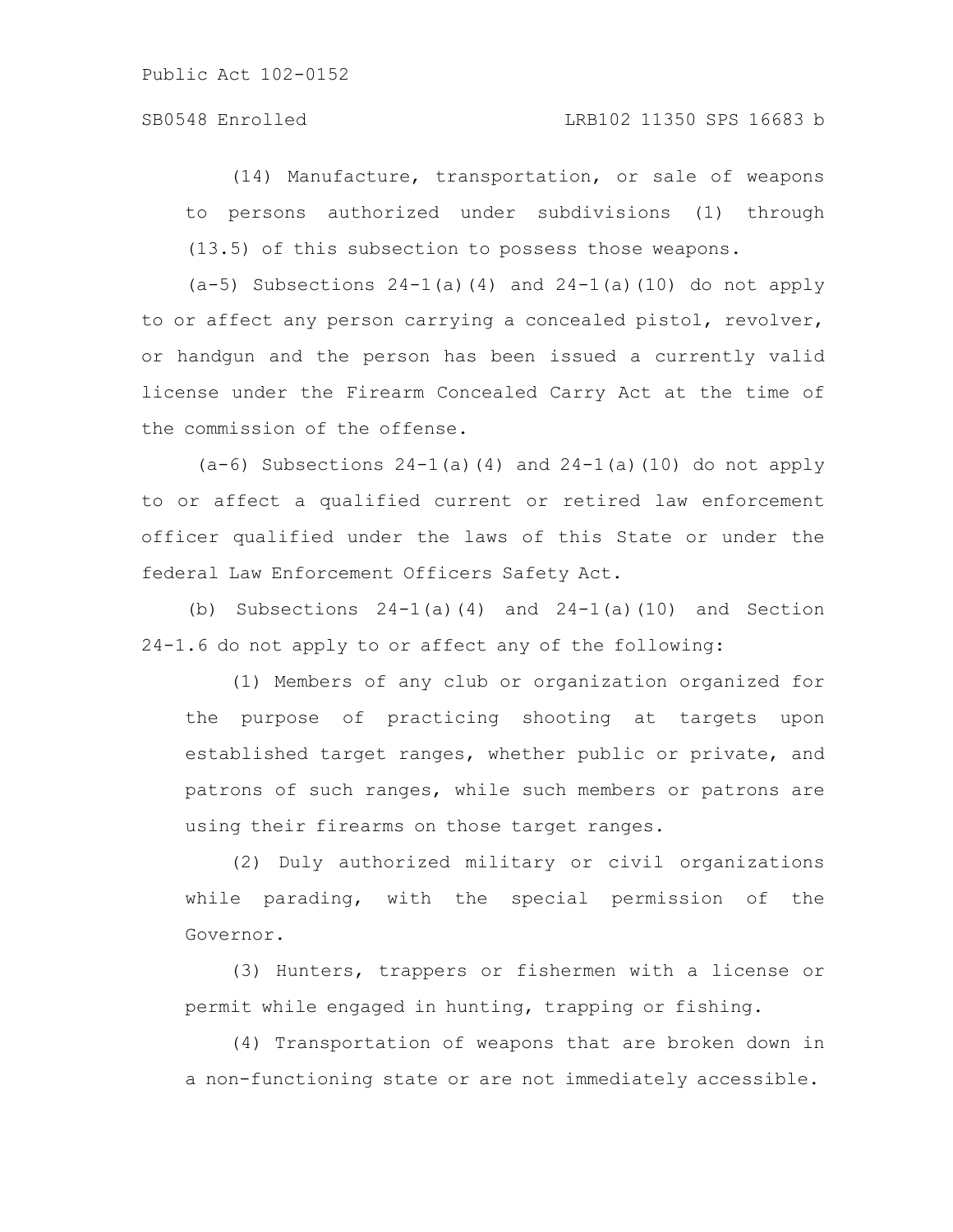# SB0548 Enrolled LRB102 11350 SPS 16683 b

(5) Carrying or possessing any pistol, revolver, stun gun or taser or other firearm on the land or in the legal dwelling of another person as an invitee with that person's permission.

(c) Subsection 24-1(a)(7) does not apply to or affect any of the following:

(1) Peace officers while in performance of their official duties.

(2) Wardens, superintendents and keepers of prisons, penitentiaries, jails and other institutions for the detention of persons accused or convicted of an offense.

(3) Members of the Armed Services or Reserve Forces of the United States or the Illinois National Guard, while in the performance of their official duty.

(4) Manufacture, transportation, or sale of machine guns to persons authorized under subdivisions (1) through (3) of this subsection to possess machine guns, if the machine guns are broken down in a non-functioning state or are not immediately accessible.

(5) Persons licensed under federal law to manufacture any weapon from which 8 or more shots or bullets can be discharged by a single function of the firing device, or ammunition for such weapons, and actually engaged in the business of manufacturing such weapons or ammunition, but only with respect to activities which are within the lawful scope of such business, such as the manufacture,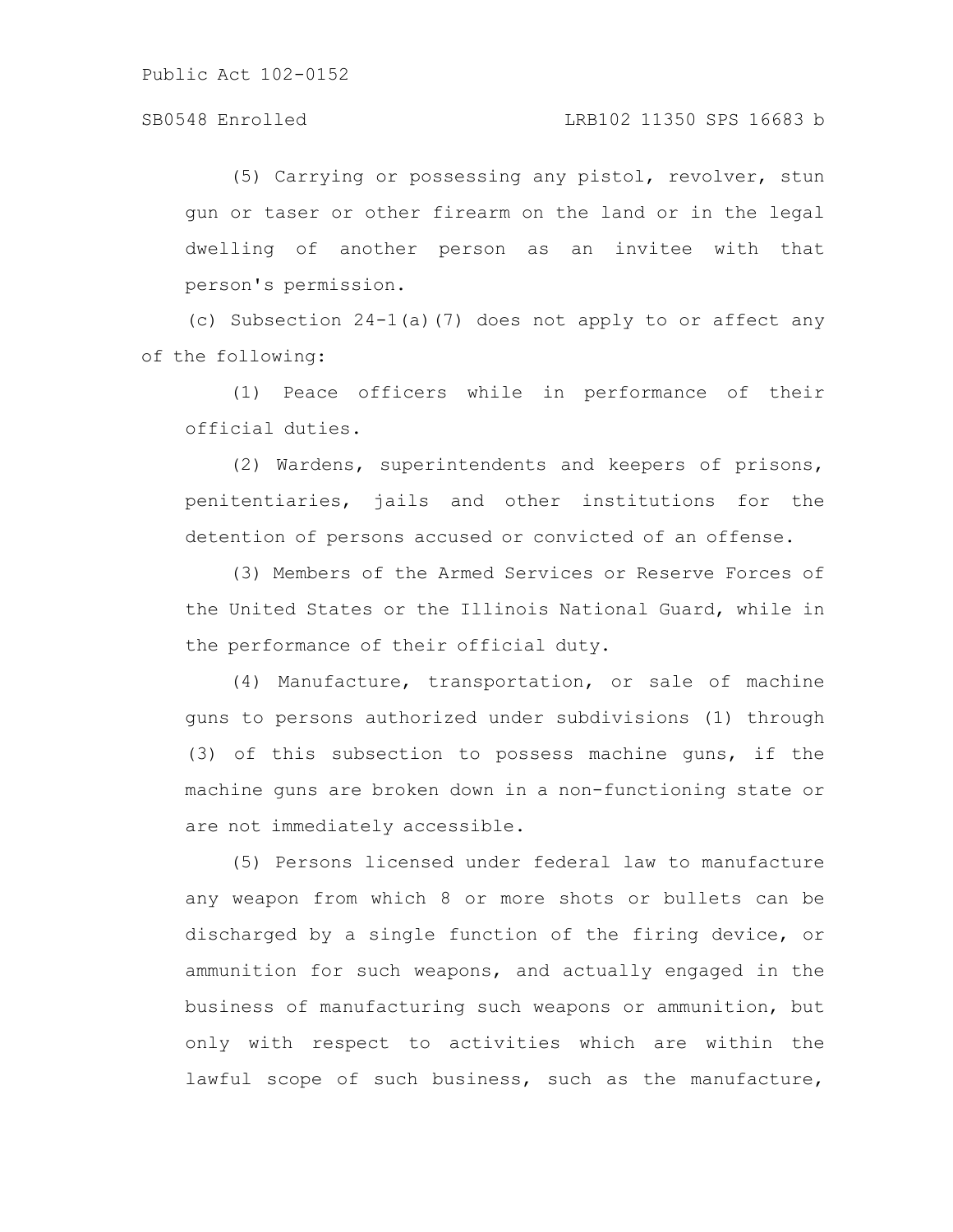# SB0548 Enrolled LRB102 11350 SPS 16683 b

transportation, or testing of such weapons or ammunition. This exemption does not authorize the general private possession of any weapon from which 8 or more shots or bullets can be discharged by a single function of the firing device, but only such possession and activities as are within the lawful scope of a licensed manufacturing business described in this paragraph.

During transportation, such weapons shall be broken down in a non-functioning state or not immediately accessible.

(6) The manufacture, transport, testing, delivery, transfer or sale, and all lawful commercial or experimental activities necessary thereto, of rifles, shotguns, and weapons made from rifles or shotguns, or ammunition for such rifles, shotguns or weapons, where engaged in by a person operating as a contractor or subcontractor pursuant to a contract or subcontract for the development and supply of such rifles, shotguns, weapons or ammunition to the United States government or any branch of the Armed Forces of the United States, when such activities are necessary and incident to fulfilling the terms of such contract.

The exemption granted under this subdivision (c)(6) shall also apply to any authorized agent of any such contractor or subcontractor who is operating within the scope of his employment, where such activities involving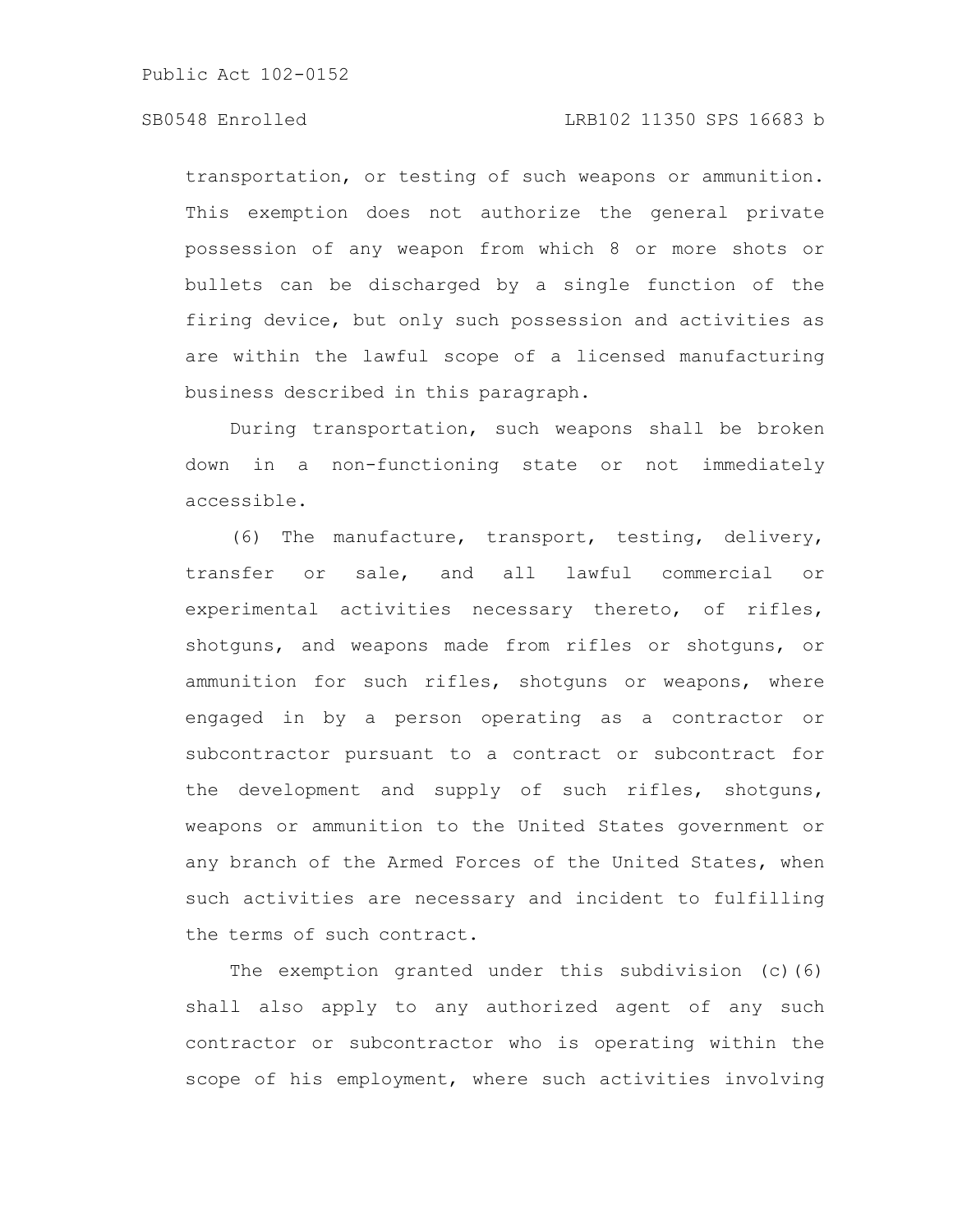such weapon, weapons or ammunition are necessary and incident to fulfilling the terms of such contract.

(7) A person possessing a rifle with a barrel or barrels less than 16 inches in length if: (A) the person has been issued a Curios and Relics license from the U.S. Bureau of Alcohol, Tobacco, Firearms and Explosives; or (B) the person is an active member of a bona fide, nationally recognized military re-enacting group and the modification is required and necessary to accurately portray the weapon for historical re-enactment purposes; the re-enactor is in possession of a valid and current re-enacting group membership credential; and the overall length of the weapon as modified is not less than 26 inches.

(d) Subsection 24-1(a)(1) does not apply to the purchase, possession or carrying of a black-jack or slung-shot by a peace officer.

(e) Subsection 24-1(a)(8) does not apply to any owner, manager or authorized employee of any place specified in that subsection nor to any law enforcement officer.

(f) Subsection  $24-1(a)(4)$  and subsection  $24-1(a)(10)$  and Section 24-1.6 do not apply to members of any club or organization organized for the purpose of practicing shooting at targets upon established target ranges, whether public or private, while using their firearms on those target ranges.

(g) Subsections 24-1(a)(11) and 24-3.1(a)(6) do not apply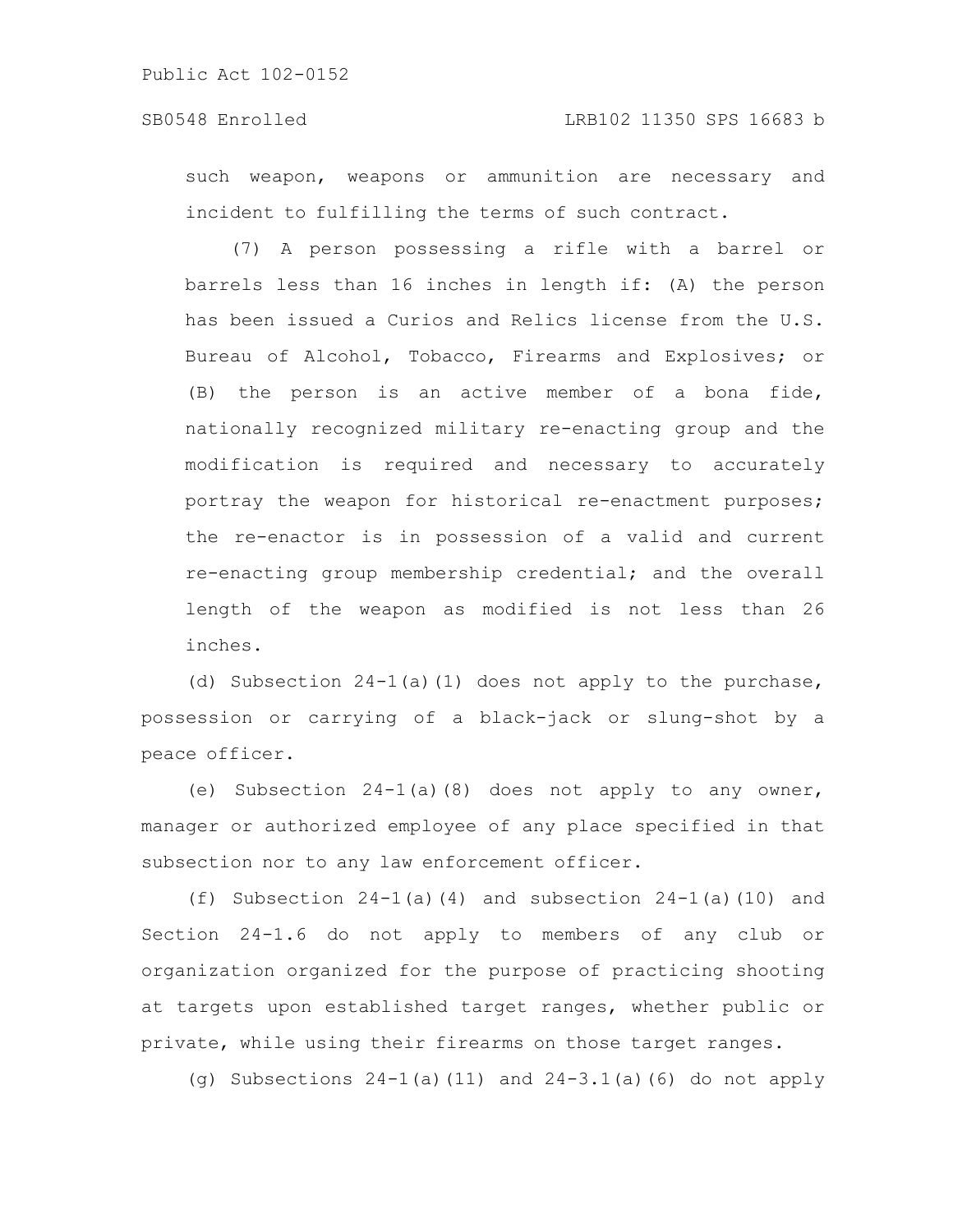to:

(1) Members of the Armed Services or Reserve Forces of the United States or the Illinois National Guard, while in the performance of their official duty.

(2) Bonafide collectors of antique or surplus military ordnance.

(3) Laboratories having a department of forensic ballistics, or specializing in the development of ammunition or explosive ordnance.

(4) Commerce, preparation, assembly or possession of explosive bullets by manufacturers of ammunition licensed by the federal government, in connection with the supply of those organizations and persons exempted by subdivision (g)(1) of this Section, or like organizations and persons outside this State, or the transportation of explosive bullets to any organization or person exempted in this Section by a common carrier or by a vehicle owned or leased by an exempted manufacturer.

 $(q-5)$  Subsection 24-1(a)(6) does not apply to or affect persons licensed under federal law to manufacture any device or attachment of any kind designed, used, or intended for use in silencing the report of any firearm, firearms, or ammunition for those firearms equipped with those devices, and actually engaged in the business of manufacturing those devices, firearms, or ammunition, but only with respect to activities that are within the lawful scope of that business,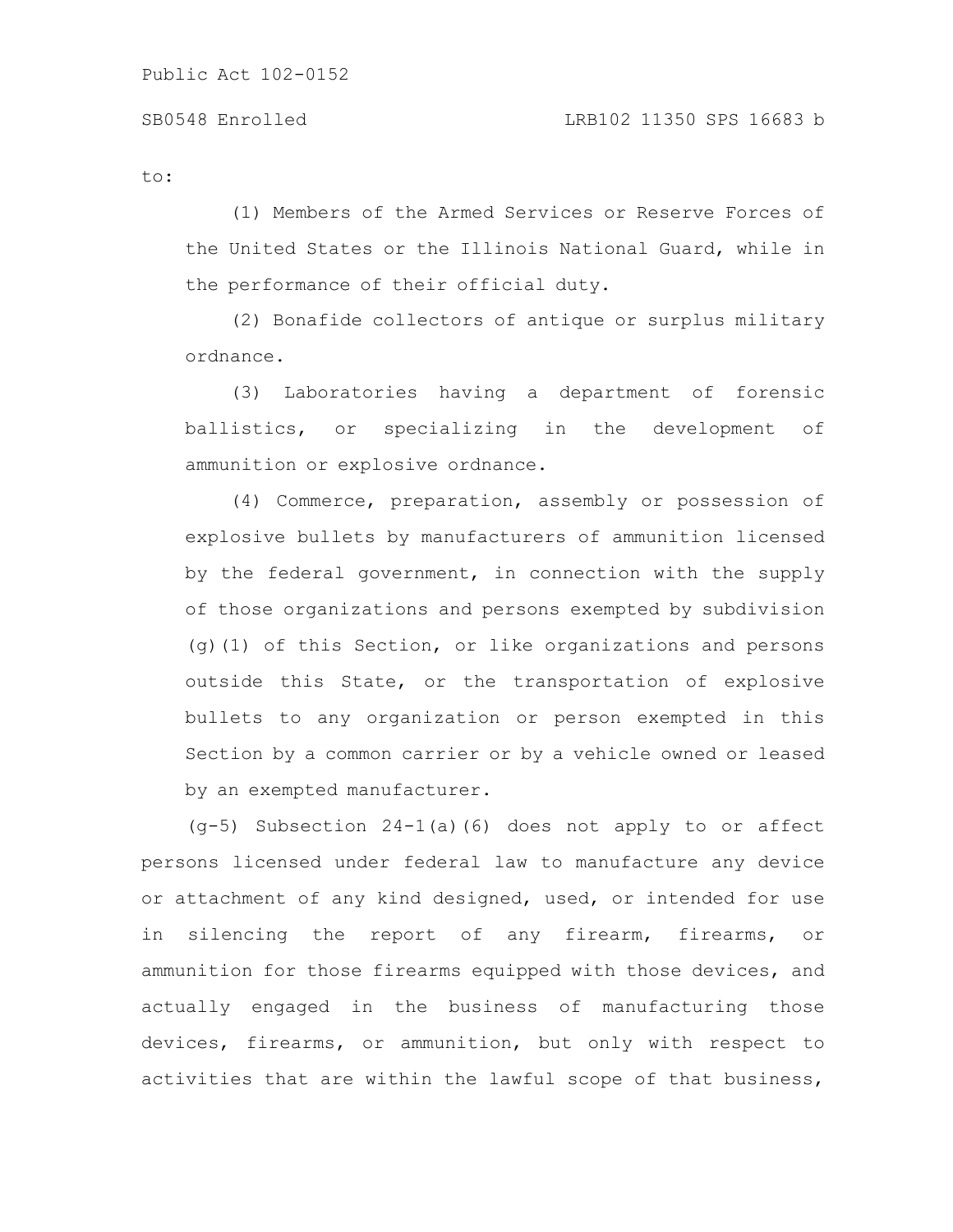# SB0548 Enrolled LRB102 11350 SPS 16683 b

such as the manufacture, transportation, or testing of those devices, firearms, or ammunition. This exemption does not authorize the general private possession of any device or attachment of any kind designed, used, or intended for use in silencing the report of any firearm, but only such possession and activities as are within the lawful scope of a licensed manufacturing business described in this subsection (g-5). During transportation, these devices shall be detached from any weapon or not immediately accessible.

 $(q-6)$  Subsections  $24-1(a)(4)$  and  $24-1(a)(10)$  and Section 24-1.6 do not apply to or affect any parole agent or parole supervisor who meets the qualifications and conditions prescribed in Section 3-14-1.5 of the Unified Code of Corrections.

(g-7) Subsection 24-1(a)(6) does not apply to a peace officer while serving as a member of a tactical response team or special operations team. A peace officer may not personally own or apply for ownership of a device or attachment of any kind designed, used, or intended for use in silencing the report of any firearm. These devices shall be owned and maintained by lawfully recognized units of government whose duties include the investigation of criminal acts.

(g-10)  $(Blank)$ . Subsections 24-1(a)(4), 24-1(a)(8), and  $24-1$  (a) (10), and Sections  $24-1.6$  and  $24-3.1$  do not apply to an athlete's possession, transport on official Olympic and Paralympic transit systems established for athletes, or use of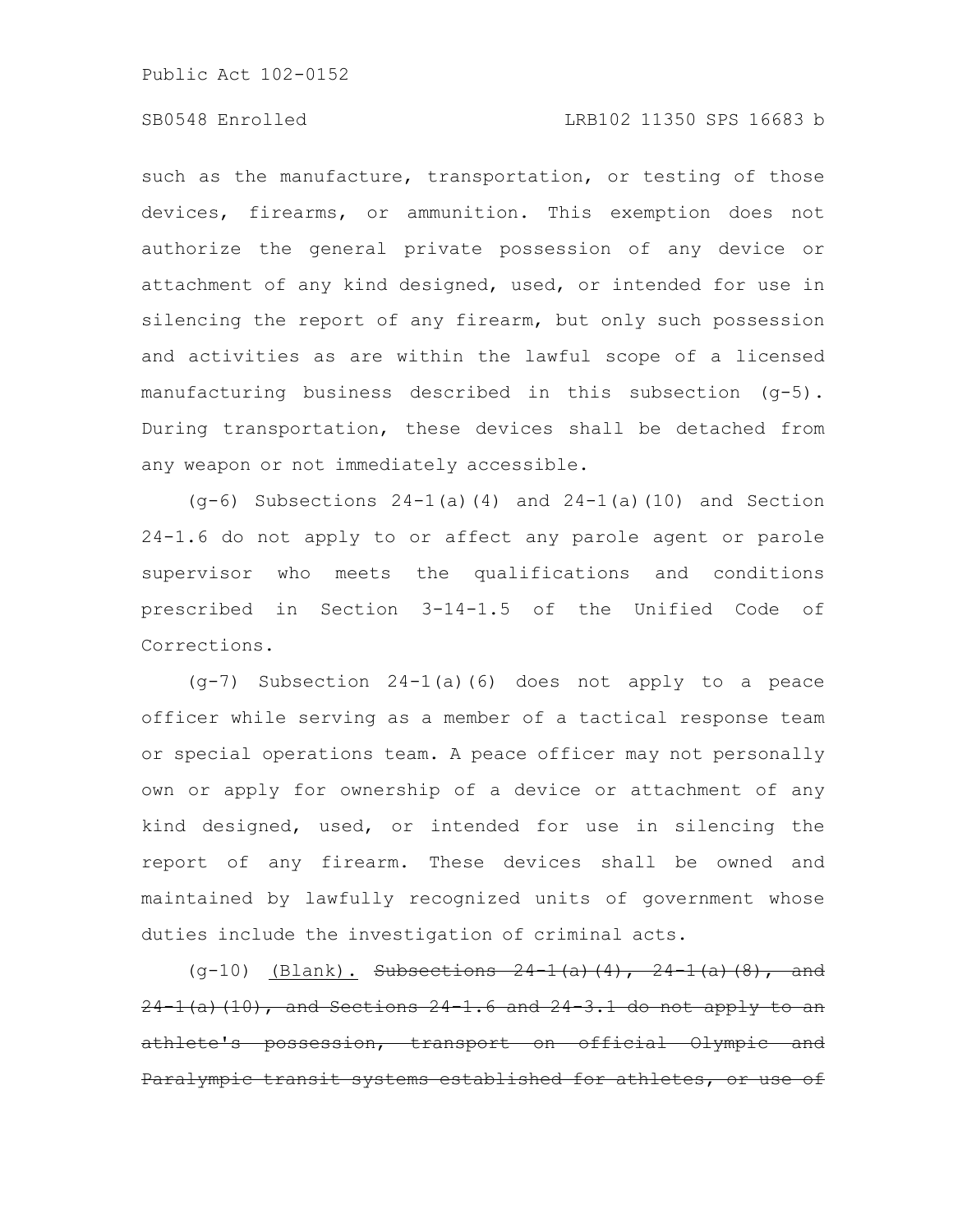competition firearms sanctioned by the International Olympic Committee, the International Paralympic Committee, the International Shooting Sport Federation, or USA Shooting in connection with such athlete's training for and participat in shooting competitions at the 2016 Olympic and Paralympic Games and sanctioned test events leading up to the 2016 Olympic and Paralympic Games.

(h) An information or indictment based upon a violation of any subsection of this Article need not negative any exemptions contained in this Article. The defendant shall have the burden of proving such an exemption.

(i) Nothing in this Article shall prohibit, apply to, or affect the transportation, carrying, or possession, of any pistol or revolver, stun gun, taser, or other firearm consigned to a common carrier operating under license of the State of Illinois or the federal government, where such transportation, carrying, or possession is incident to the lawful transportation in which such common carrier is engaged; and nothing in this Article shall prohibit, apply to, or affect the transportation, carrying, or possession of any pistol, revolver, stun gun, taser, or other firearm, not the subject of and regulated by subsection 24-1(a)(7) or subsection 24-2(c) of this Article, which is unloaded and enclosed in a case, firearm carrying box, shipping box, or other container, by the possessor of a valid Firearm Owners Identification Card.